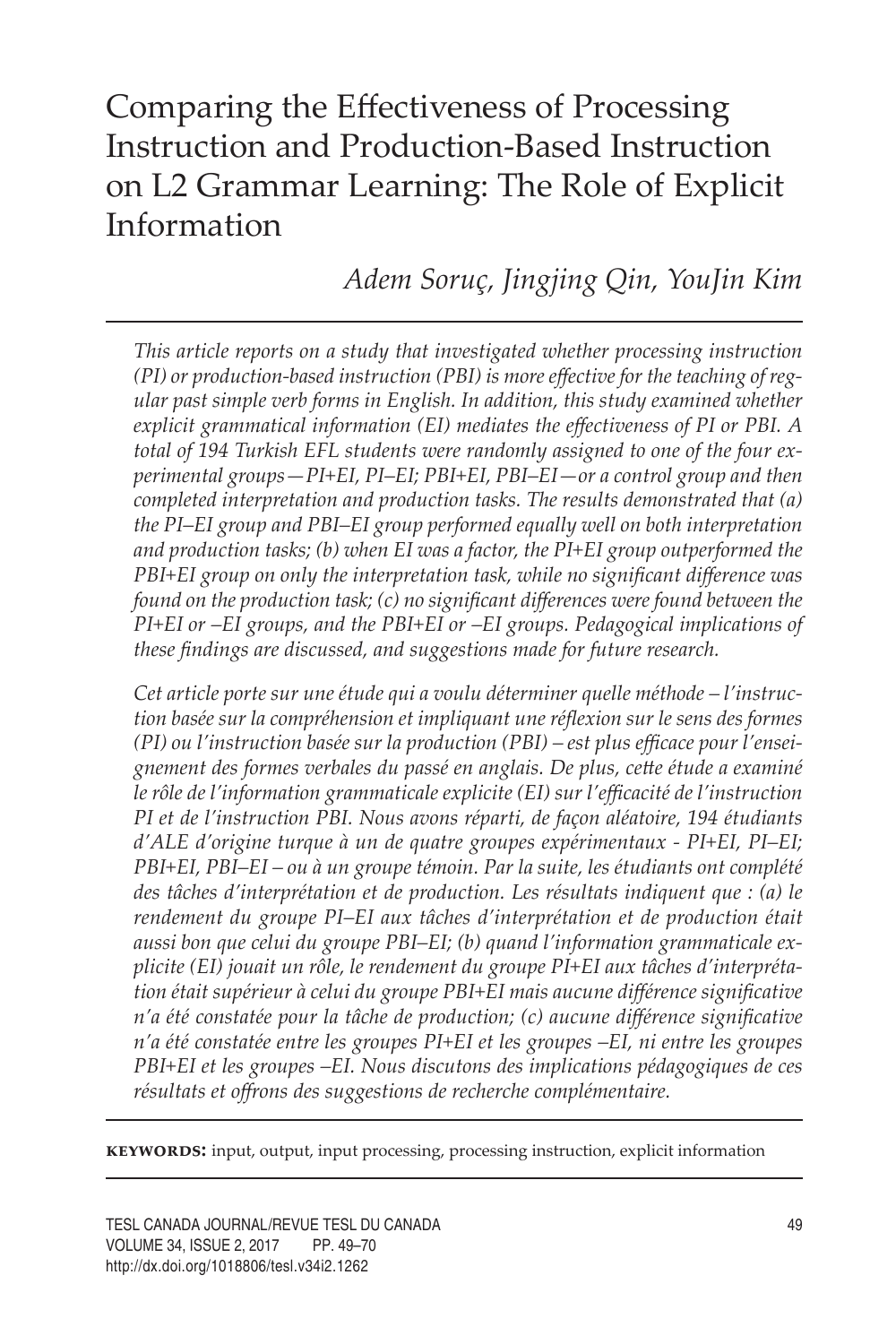The role of processing instruction (PI) and production-based instruction (PBI) on second language development has received a large amount of attention in the field of second language acquisition (SLA; see DeKeyser & Botana, 2015; Shintani, 2015; Shintani, Li, & Ellis, 2013, for comprehensive reviews). Many experimental studies have investigated VanPatten's (1996, 2004) input processing model and its application known as *processing instruction*, comparing it to a variety of different types of production-based instruction.

According to VanPatten (2004), processing is "an on-line phenomenon that takes place in working memory" (p. 7) while establishing, whether partially or completely, a connection between a form and its meaning. Although comprehensible and meaning-bearing, not all input is processed, internalized, and eventually produced. To this end, VanPatten (1996, 2004) suggests his model of input processing (see Figure 1). VanPatten (1996) defines input processing as "what learners do to input during comprehension—how intake is derived" (p. 7) or "how learners get form from input and how they parse sentences during the act of comprehension while their primary attention is on meaning" (VanPatten, 2002, p. 757). According to his model, processing mechanisms are strengthened by focused practice or structured input activities to ensure that the target form is processed and correct form-meaning connections are made.

To complement his input processing model, VanPatten (1996, 2004) developed a new pedagogical approach known as processing instruction, which is "a type of focus on form instruction that is predicated on a model of input processing" (Wong, 2004a, p. 33). VanPatten (2015) recently defined PI briefly as an intervention rather than a method that could be "designed to be used as needed" (p. 105) to help L2 learners overcome their default processing problems related to both morphological forms and syntactic features. Broadly defined, it is one means of helping L2 learners derive "better input" (Lee & Benati, 2009, p. 38) or "richer intake from input" (Wong, 2004a, p. 33), or, as Sharwood-Smith (2015, p. 271) concisely put it, "a direct application" of input processing.



*Figure 1: Processing instruction in foreign language teaching (VanPatten, 2004, p. 26)*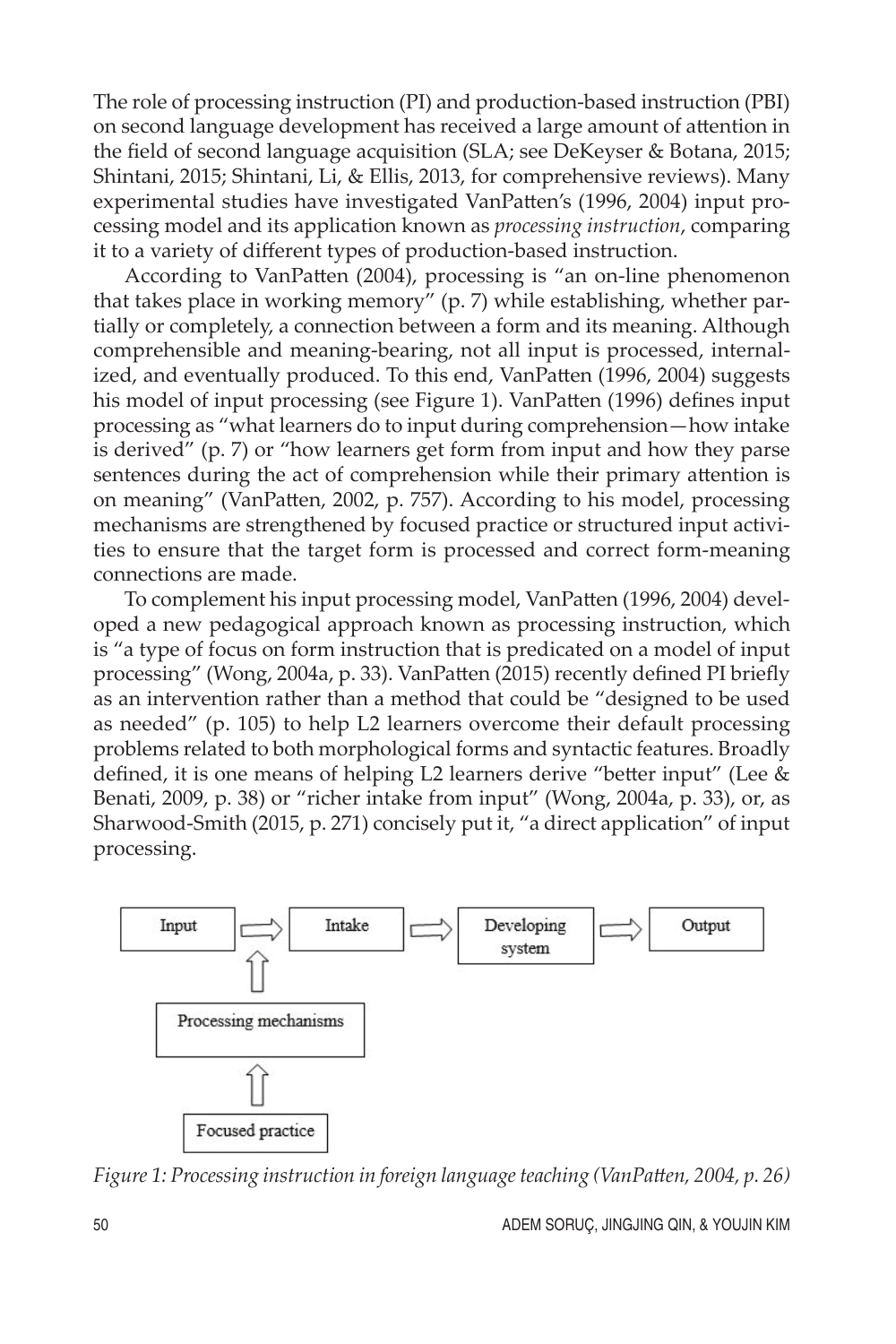As a type of explicit grammar instruction, PI draws the learner's attention directly to a linguistic feature in three steps: the first component is explicit information (EI), in which learners are overtly provided metalinguistic information and rules related to the target grammatical form, for instance the regular simple past verb form (*–ed*) in English. The second component/step is that learners receive strategy training, for instance, related to the same morpheme. With the *–ed* example, they are told not to rely on temporal adverbs such as "yesterday" in the sentence but to rely on the morphological form *–ed* alone to make meaning. The third component is structured input, which is based on the primacy of meaning principle, in which learners never produce the targeted structure; instead, they are exposed to a series of both aural and written interpretation (comprehension) activities. No type of input activity can be called structured input unless it includes two main types of activities: referential and affective (Lee & VanPatten, 2003). While referential activities require learners to make a correct choice between right and wrong options by focusing on the form itself, affective activities require learners either to "express an opinion, belief or some other affective response … about the real world" (Wong, 2004a, p. 43) or to "offer opinions or indicate something about themselves" (VanPatten & Borst, 2012, p. 272). On the other hand, PBI is "a form of explicit output practice" (Keating & Farley, 2008, p. 640) that, like PI, consists of EI about the targeted structure and strategy training about default processing strategies. However, PBI learners, unlike learners using PI, are encouraged to produce the target form through structured output activities, so that the target form becomes salient to learners while producing it. PBI consists of referential and affective activities through which learners are encouraged to produce the correct form of the targeted structure both orally and in a written form.

### *Processing Instruction and Production-based Instruction*

Ever since VanPatten and Cadierno (1993) published their original study, a large body of research has mushroomed comparing PI to different kinds of PBI such as traditional instruction (TI; e.g., VanPatten & Cadierno, 1993), meaning-based output instruction (MOI; e.g., Farley, 2001), meaning-based drills instruction (MDI; e.g., Keating & Farley, 2008), communicative output (CO; e.g., Toth, 2006) and dictogloss tasks (DG; e.g., Qin, 2008; VanPatten, Inclezan, Salazar, & Farley, 2009). For instance, VanPatten and Cadierno's study (1993) investigated possible differences in the effectiveness of PI and TI on the acquisition of direct object pronouns in Spanish. The results showed that the PI group significantly outperformed the TI group on an interpretation task. Furthermore, although learners in the PI group were never pushed to produce the target structure in the instructional stage, they performed equally as well as those in the TI group on the production task. These results showed that PI provides a "double bonus" (VanPatten & Cadierno, 1993, p. 54) to the learner not only in terms of processing but also for producing the targeted structure.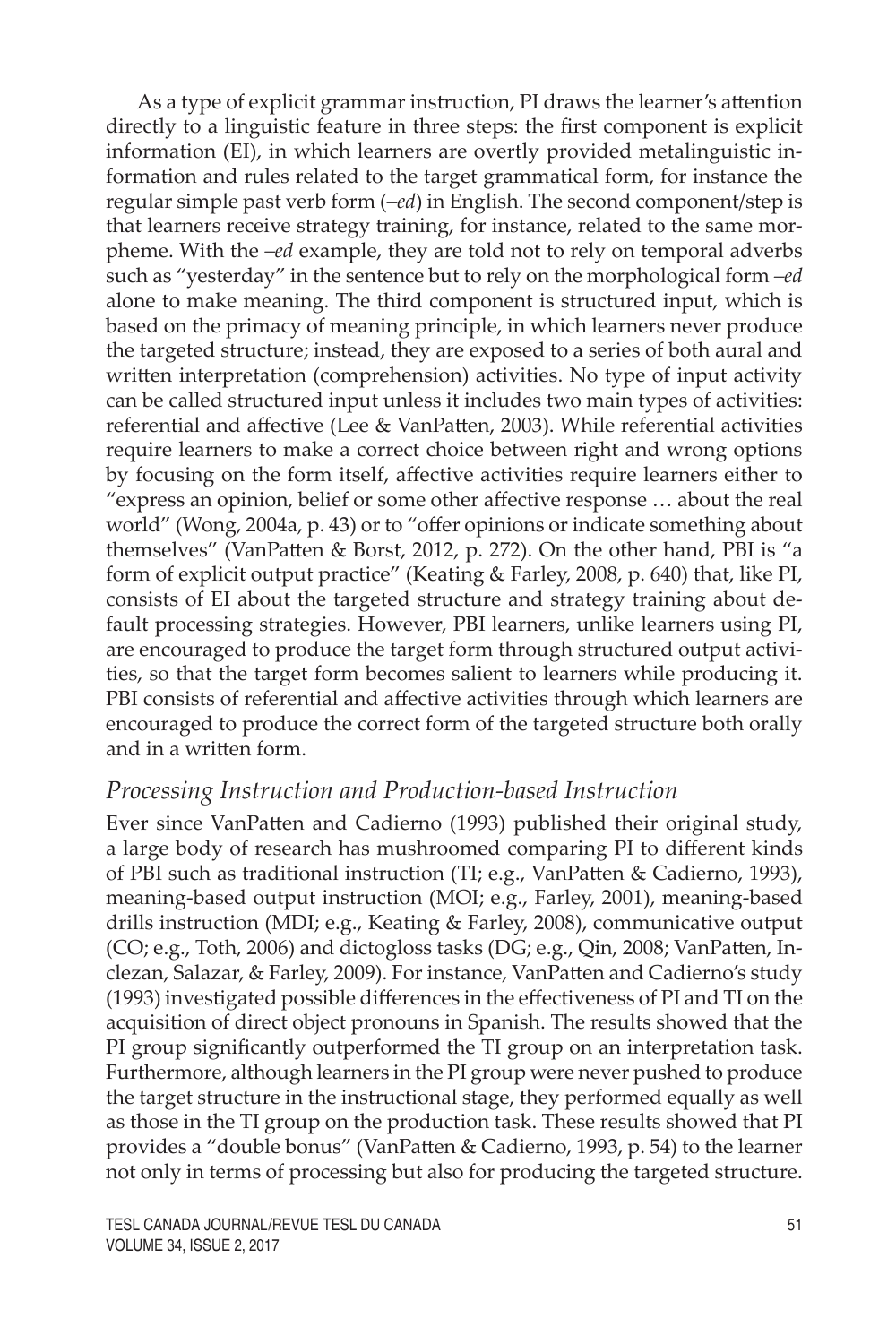Since then, a large body of research on different grammatical structures in different languages has been conducted, including Spanish preterit (past) tense (Cadierno, 1995), Spanish accusative clitics (VanPatten, Farmer, & Clardy, 2009; VanPatten & Fernandez, 2004; VanPatten, Inclezan, et al., 2009; VanPatten & Sanz, 1995), Spanish subjunctive (Farley, 2001), Italian future tense (Benati, 2001), Spanish copula verbs *ser* and *estar* (Cheng, 2002), French causative (VanPatten & Wong, 2004), English simple past tense (Benati, 2005; Benati & Angelovska, 2015), English simple present tense (Bayrak & Soruç, 2017), and Japanese past tense and passive constructions (Benati, 2016). All these studies found similarly that on interpretation tasks, learners exposed to PI performed significantly better than those receiving the different types of PBI mentioned above. On production tasks, however, no significant differences were found between PI and PBI. These results lend support to PI over PBI, given that learners in PI never practiced producing the targeted form in the instructional sessions.

In addition, some studies found that PI and PBI students performed equally well on the acquisition of the Spanish subjunctive (Collentine, 1998; Farley, 2004b) and English passive voice (Qin, 2008). Attributing the equal performance of the groups to the nature of the structure, these studies argued that it was the efficacy of PBI, not the ineffectiveness of PI, that enabled PBI learners to receive more "incidental input" (Farley, 2004b, p. 168) and thus to be "more PI-like than intended" (Farley, 2004b, p.167).

Not all studies in the literature, however, have found advantages of PI compared to other instructional types; this is the case for Spanish direct object pronouns and the conditional (DeKeyser & Sokalski, 1996), Spanish direct object pronouns (Keating & Farley, 2008; Morgan-Short & Bowden, 2006; Salaberry, 1997), Japanese honorifics (Nagata, 1998), French causative instruction (Allen, 2000), French direct object pronouns (Erlam, 2003), Spanish anticausative clitic *se* (Toth, 2006), and English present subjunctive (Farley & Aslan, 2012). All these studies, contrary to earlier PI studies, found that on the interpretation task, either the PBI and PI groups scored equally, or PBI performed better than PI; additionally, on the production task, the PBI group performed much better than PI. DeKeyser and Sokalski (1996) argued that their findings were consistent with the premise of the Skills Acquisition Theory, according to which "input practice is better for comprehension skills, and output practice for production skills" (p. 613). Additionally, Allen (2000) argued that VanPatten and Cadierno's (1993) results are "not generalizable" (p. 80) specifically to the acquisition of the French causative, claiming PI could be effective only for certain grammatical structures.

#### *Processing Instruction and Explicit Information*

Another controversial line of inquiry is related to the role of explicit information in the first and second language (McManus & Marsden, 2017) and in PI. To investigate any possible effect of EI in PI, for instance, VanPatten and Oik-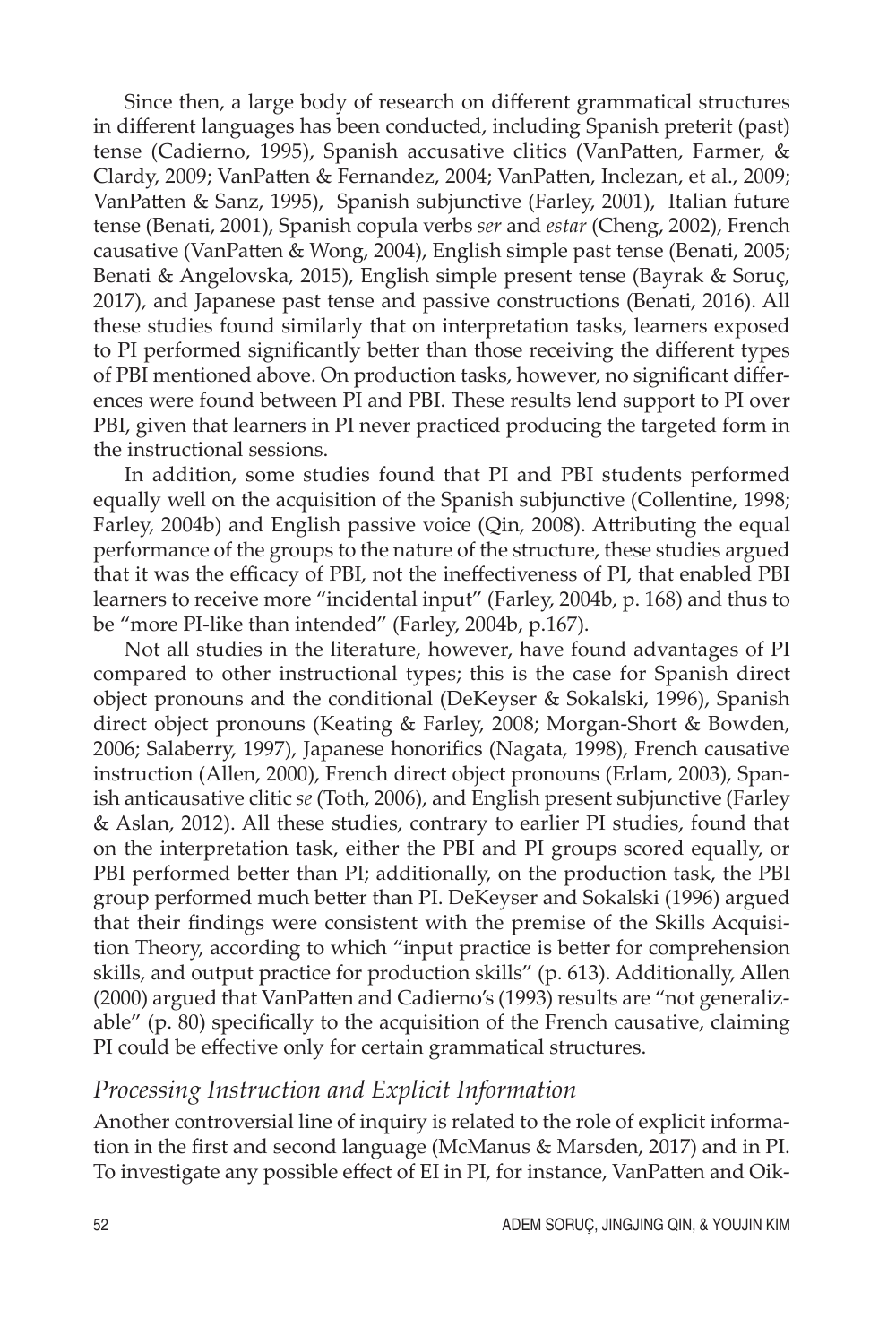kenon (1996) carried out a study that compared learners receiving PI+EI (full PI), PI-EI (structured input only), and EI only. According to their results, both the PI+EI and PI-EI groups not only performed equally well over time but also scored better than the EI-only group on the interpretation and production tasks, which suggests that it is structured input, not EI, that helps learners to acquire Spanish clitic object pronouns. A large body of studies have replicated VanPatten and Oikkenon's (1996) research on different grammatical structures such as the use of *de* with *avoir* in French (Wong, 2004b), Italian future tense (Benati, 2004a), gender agreement in Italian (Benati 2004b), Spanish direct object pronouns (Fernandez, 2008; Sanz, 2004; Sanz & Morgan-Short, 2004; VanPatten & Borst, 2012; VanPatten, Collopy, Price, Borst, & Qualin, 2013), Russian nominative/accusative case marking on nouns (VanPatten et al., 2013), and idiom learning in second language (Kim & Nam, 2017). All these studies found that EI is not a necessary component for the greater effectiveness of PI, because whether PI was with or without EI, the groups did not outperform one another on both interpretation and production tasks.

Other replication studies were conducted on the Spanish subjunctive (Farley, 2004a; Fernandez, 2008; Russell, 2012), Spanish *ser/estar* copula distinction and object-verb-subject structures (Botana, 2013), German word order (e.g., Culman, Henry, & VanPatten, 2009; Henry, Culman, & VanPatten, 2009; VanPatten et al., 2013), German accusative case markers (Henry, Jackson, & Dimidio, 2017), and French causative *faire* (VanPatten et al., 2013). All these studies found different results from those of VanPatten and Oikkenon (1996); that is, they reported a superior effect of the PI+EI group over PI-EI, thereby revealing a significant effect for EI, as well as that of structured input, in PI. In these studies, EI was found to play a facilitative role in PI, and therefore it was suggested to be beneficial in PI for different language features; this, however, depends on the nature of the tasks and the associated processing problem (Farley, 2004a; Fernandez, 2008; Henry et al., 2009). Botana (2013) also favoured the provision of EI for task-essential activities in PI, as "knowledge derived from EI-based treatments can be and often is a necessary precursor for any other more automatized knowledge to ever be possible" (p. 164).

### *Purpose of the Current Study*

Previous research has shown that the role of EI in PI is still "open" (VanPatten & Borst, 2012, p. 102) and "far from settled" (DeKeyser & Botana, 2015, p. 302). As for PBI groups, according to Shintani (2015), some studies provide both EI and strategy training, while others provide only EI for PBI groups. This inconsistency also makes the role of EI in PBI unclear. Therefore, more studies are needed to measure the effectiveness of EI not only in PI but also in PBI in order to fully understand the effectiveness of PI and PBI in different conditions.

Second, it is also clear from the literature that even after more than two decades since the comparison of PI+EI to PBI+EI was first made (e.g., Benati,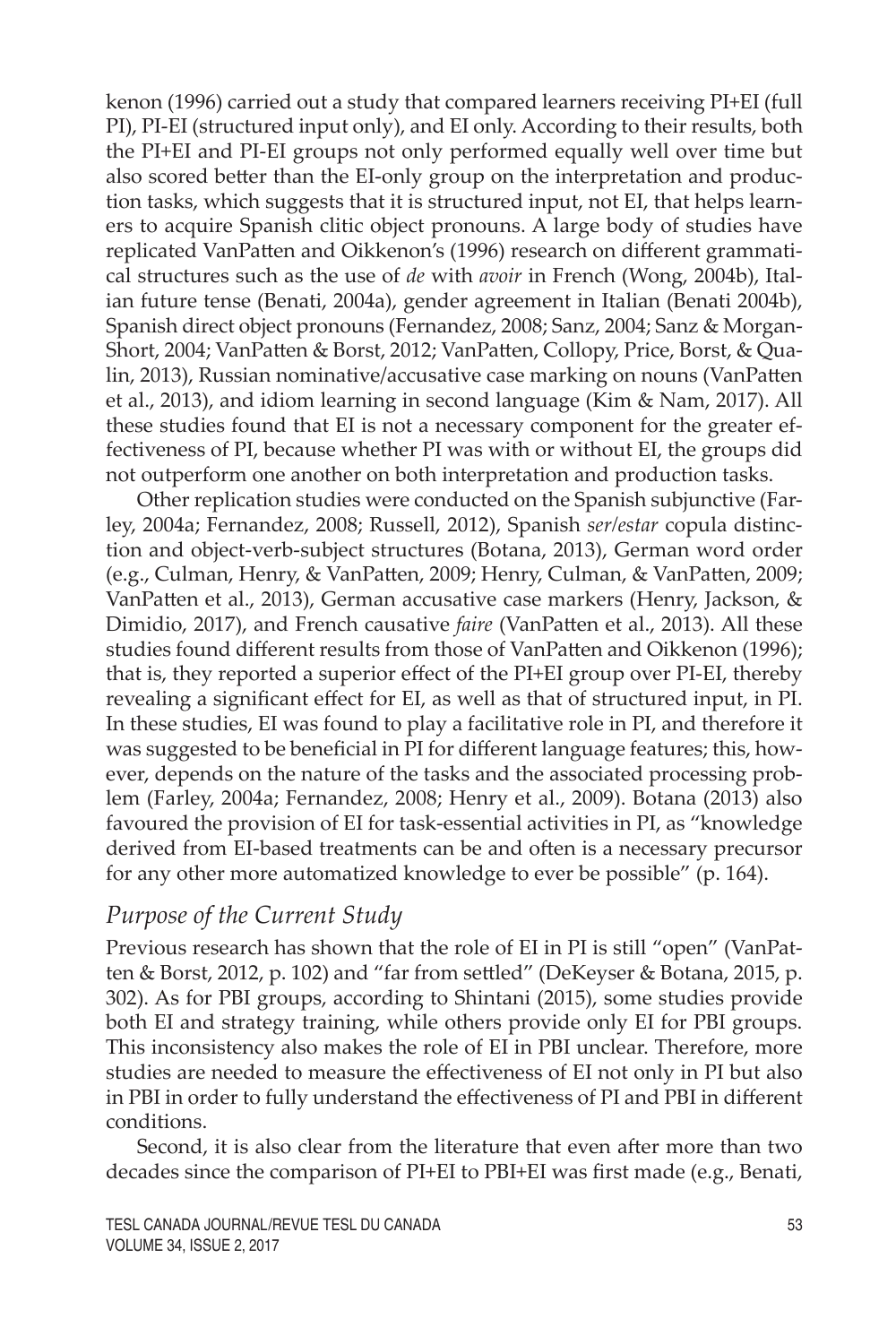2005; VanPatten & Cadierno, 1993), PI-EI and PBI-EI groups have not yet been compared. Such a comparison could reveal whether structured input or structured output, irrespective of EI or strategy training, is more effective on the acquisition of the target structure.

Third, PI+EI and PI-EI groups have been compared (e.g., Sanz & Morgan-Short, 2004; VanPatten & Oikkenon, 1996), and EI was not found to be as useful as structured input activities in PI. However, regarding the role of EI in PBI, given that "dismissing the potential of EI without further qualification may be too hasty" (DeKeyser & Botana, 2015, p. 296), the comparison of PBI groups (PBI+EI vs. PBI-EI) should not be ignored. Therefore, the present study compares a PBI with EI group to a PBI without EI group in order to reveal any effects of EI. Finally, many studies have focused on written production; thus, the investigation of oral production-based tasks could shed light on the effects of PI and PBI instruction.

The main research questions addressed in this study are therefore as follows:

- 1. Are there any significant differences between the PI condition and the PBI condition on students' learning of the simple past *–ed* as measured by a sentence-level aural interpretation task? How does explicit instruction mediate the effectiveness of PI and PBI?
- 2. Are there any significant differences between the PI condition and the PBI condition on students' learning of the simple past *–ed* as measured by a sentence-level oral production task? How does explicit instruction mediate the effectiveness of PI and PBI?

## **The Study**

### *Setting and Selection of the Participants*

This quasi-experimental research was carried out over a period of two months at a foundation (English preparatory) school of an English-medium university in Istanbul, Turkey. Before students entered the department of their choice, they studied English as a foreign language (EFL) for a period of eight months in order to reach a satisfactory level of proficiency. At the school, learners first took the Michigan English Language Proficiency and Placement Test (2006). Of the almost 1000 learners who did not pass the proficiency test, 700 were then placed into elementary-level EFL classes, while 300 were placed into pre-intermediate and intermediate classes. Elementary was selected as the target level for this study because of elementary learners' processing difficulty in the English simple past tense marker *–ed* (Benati, 2005, 2016; Jiang, 2004).

After receiving approval from the school director, the elementary learners (*N* = 700) were randomly distributed into 35 classes, of which 9 were later randomly selected and assigned into 8 instructional classes (2 classes for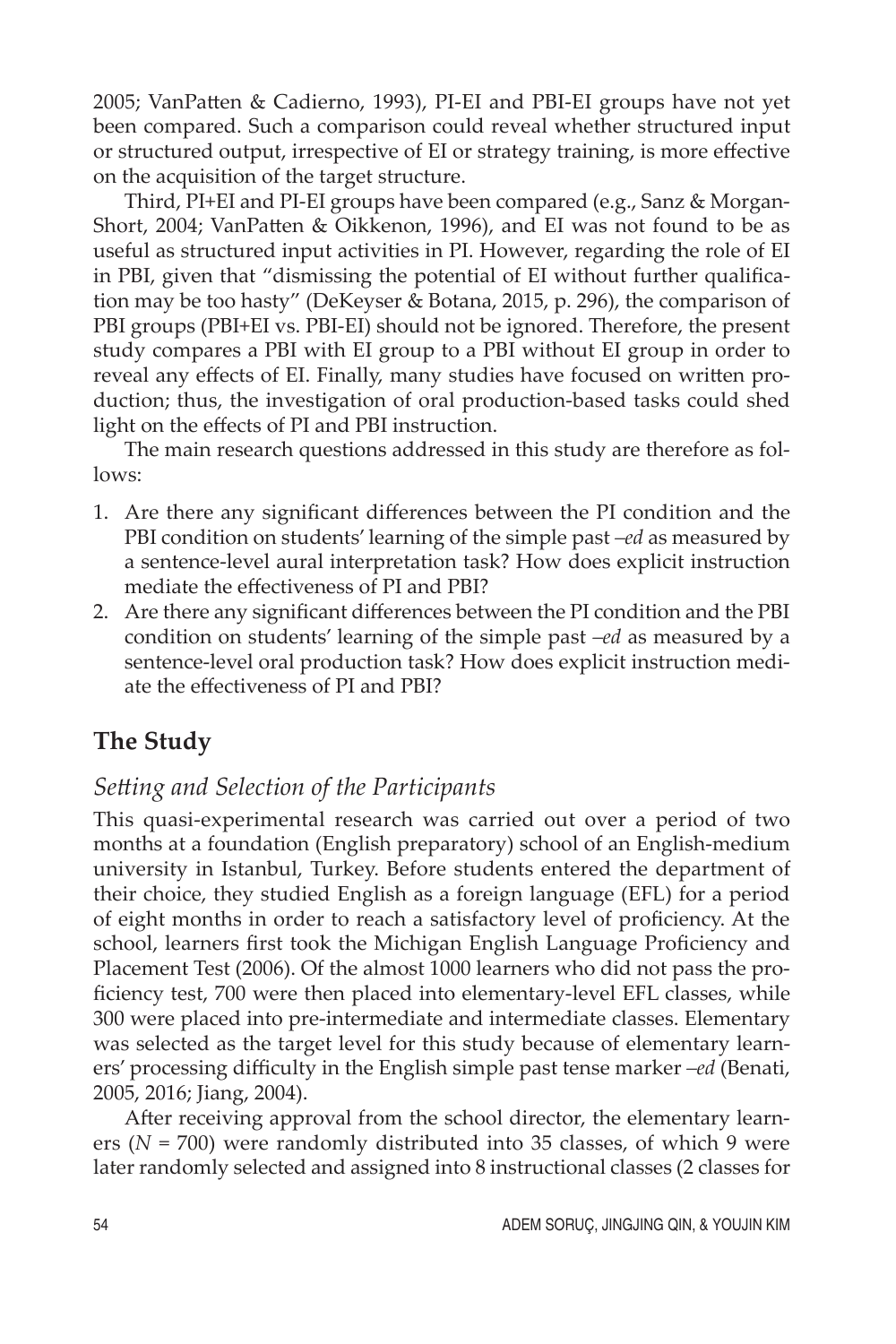each of the four instructional groups) and 1 control class. The initial sample consisted of 194 learners; 2 did not consent to be involved in the study and another 27 either failed to participate in the instructions or missed the assessment tests, thus leaving 165 learners for the pretest analyses. Learners' pretest scores were analyzed in order to exclude those learners with knowledge of the targeted structure; thus, another 21 learners were removed since they performed at or above 60% on both the interpretation task and the production task (e.g., Benati, 2005; Cadierno, 1995; Cheng, 2002; Russell, 2012; VanPatten & Cadierno, 1993). After this procedure, the final sample size for the posttest analysis was  $N = 144$ , distributed in the groups as PI+EI ( $n = 28$ ), PI-EI ( $n = 32$ ), PBI+EI (*n* = 32), PBI-EI (*n* = 36), and control group (*n* = 16).

### *Instructional Materials and Implementation*

Two different material packets were developed from the students' elementary-level course books considering the principles of VanPatten (2002, 2004) for PI groups and the principles of Lee and VanPatten (2003) for PBI groups. All the materials were piloted to ensure for clarity of information on the worksheet. Furthermore, an EI handout was prepared, in which formal properties of the target structure were described and information about a specific input processing strategy was given. In the handout, metalinguistic information and rules of the regular verb form of English simple past tense were briefly explained, and students were warned not to rely on lexical adverbs (such as *yesterday*) in the sentences but instead to focus on the tense ending or morphological form *–ed* to establish strong form-meaning connection (see Appendix C). The EI handout was given only in the first ten minutes of the first class to the PI+EI and PBI+EI groups. The PI-EI and PBI-EI groups did not receive the EI handout; they were engaged in another task during this time (e.g., talking about their earlier class, signing the attendance list).

*Packet A: PI Activities.* Packet A was given to both the PI+EI and PI-EI groups. The packet consisted of 10 structured input activities: 6 referential and 4 affective. The students never produced the target form; they were only exposed to the target form through referential and affective structured input activities. The activities helped the students to receive input by both reading and listening. In the referential activities the learners chose one of the correct options focusing on the form *–ed*; in the affective activities, where there was no right or wrong answer, they indicated their own opinions, choosing any possible option related to their lives (see Appendix A for a sample of the activities used). In the instructional stage, the students in both groups were given feedback only by saying "Yes, correct" or "No, incorrect"; no further explicit explanations were provided.

*Packet B: PBI activities.* Packet B, consisting of six referential and four affective structured output activities, was prepared for the learners receiving both PBI+EI and PBI-EI. Contrary to Packet A, Packet B forced learners to produce the target structure in a meaningful and communicative context. In the refer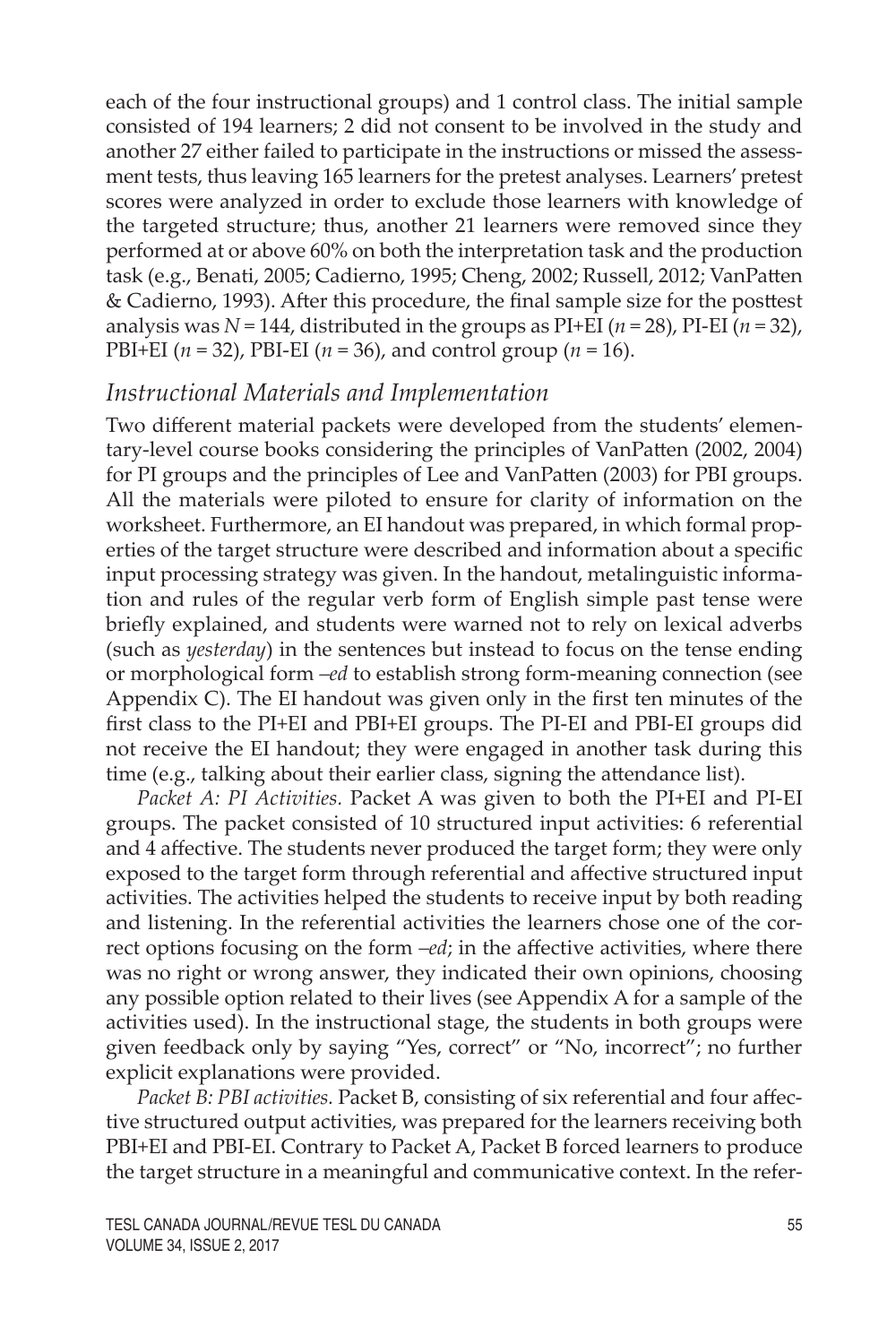ential structured output activity, the students were given a series of pictures and regular verbs in English in order to encourage them to tell or write a story using the past form *–ed* of the verbs. In the affective activity, they were asked to tell or write a story using the regular verbs (see Appendix B for a sample of the activities used). There was no separate feedback session, and the students received only "Yes, correct" or "No, incorrect" on their production.

#### *Assessment Materials*

Two types of assessment tasks were used: an aural interpretation task and an oral production task (see Appendix D for sample tasks). The aural interpretation task required learners to make a choice between a right and wrong option at the time of listening, never producing the target structure (as in PI activities). It included 15 sentences in total: 10 target and 5 masking to disguise the aim of the test. The oral production task aimed to elicit learners' production level of *–ed*, and thus it forced them to produce the structure in a salient position without any temporal adverbs or time markers in the initial position of the sentence, as suggested by Lee and VanPatten (2003). It included 10 pictures and verbs to help prompt the students. The maximum possible score from both tasks was a total of 20 points when all the target items were answered correctly.

For the pretest, immediate posttest, and delayed posttest, three similar versions of both the interpretation and production task were produced and counterbalanced to avoid possible item familiarity effects and test order effects (Cheng, 2002). Answering all items in the three versions correctly would give the highest score of 60. The number of target verbs was also controlled to balance familiar and unfamiliar words by choosing one half (*N* = 30) as the "old" verbs used in the instructional material packets and the other half (*N* = 30) as "new" verbs from other materials (such as students' course books) at the same level. The three versions were piloted, and the coefficient alpha reliability analysis found acceptable levels of internal consistency (Cronbach's alpha .84, .83, .83 for pretest, immediate posttest, and delayed posttest, respectively).

#### *Procedure*

Prior to the current study, a series of pilot studies were conducted with learners at different levels to decide the target level in the study. Learners at elementary, pre-intermediate, and intermediate levels were asked to talk about their past activities, and all speaking samples were recorded. Elementarylevel learners were found to rely on content or the message in the communication rather than focus on the form while interpreting and producing English simple past tense regular verb form. After the target level—elementary—was determined, the teaching of the English simple past tense was postponed until after the study was completed, to prevent students from being exposed to the target structure at least in their routine classroom hours at the time of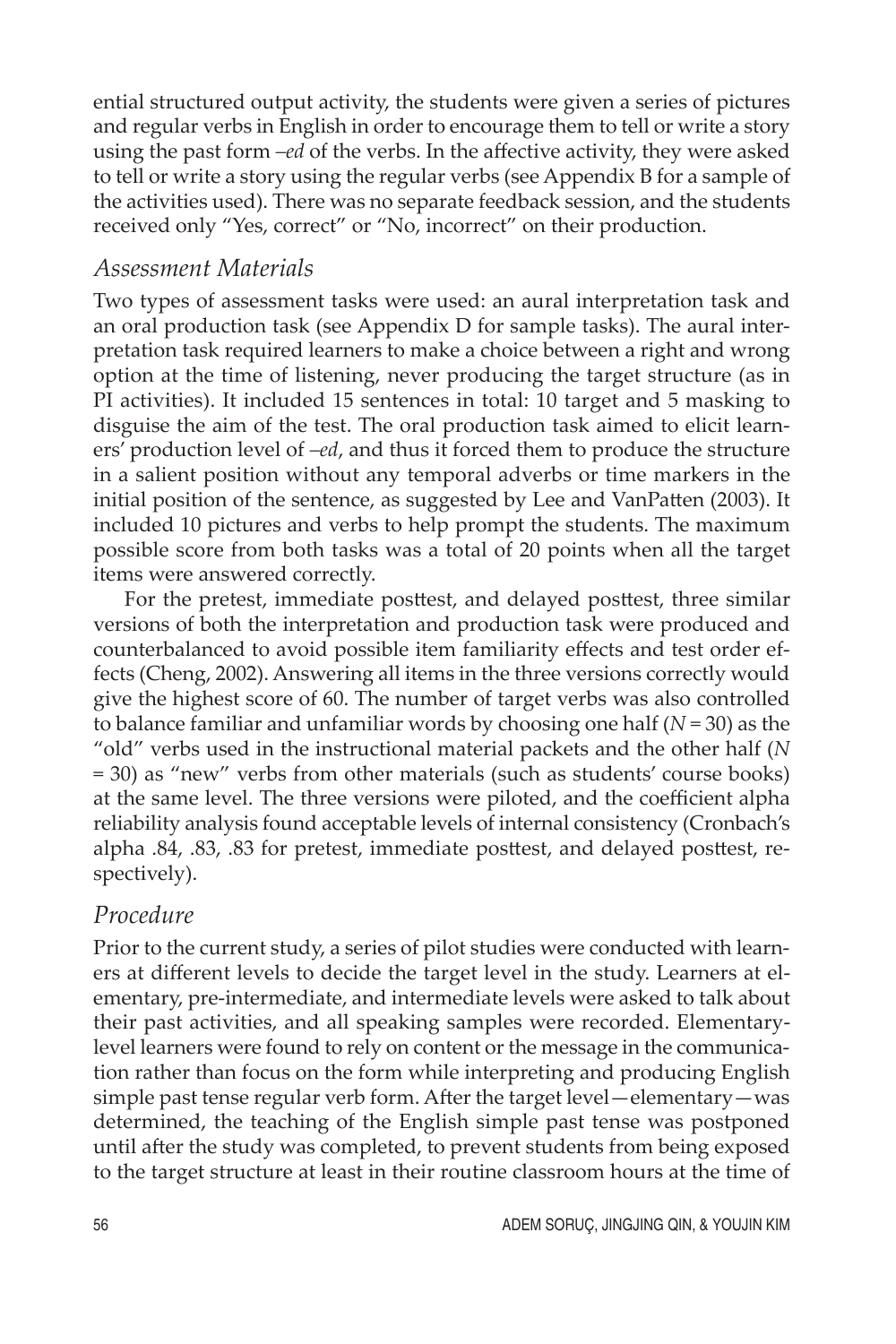the study. As the syllabus of all elementary-level classes was changed up until the end of the study, the control class was not exposed to the target structure in the classroom; they read or listened to stories and/or did grammar exercises with structures other than the target structure (present simple, present progressive, etc.).

To prevent teacher variability, only one of the researchers (the first author) taught targeted form *–ed*. Instructions were given in four regular classroom hours on two consecutive days for each of the instructional groups. To prevent experimenter expectancy effect and any possible bias toward one group or another, the researcher (teacher) was observed by a regular classroom teacher filling out a checklist. One week before the intervention, a pretest packet with a consent letter and a background questionnaire was given to all learners, which took no more than half an hour; one day after the intervention, an immediate posttest was given, also completed in half an hour; and three weeks after the intervention, a delayed posttest was given and completed in half an hour. As the experimental groups could not receive all the instructions in one week after the pretests, the PI groups first received treatment and the immediate posttest; in the following week, the PBI groups received the treatment.

Treatment sessions for all the groups lasted for five weeks in total. On the tests, learners first started with the aural interpretation task (3 minutes) and then completed the oral production task at the language laboratory of the school (5 minutes). When measuring their oral performance, learners were asked to talk into an audio recorder about the pictures on the computer screen using the related verbs next to them. Five to ten students completed the oral task at a time, in order to prevent learners from hearing each other and so that their performance was audio-recorded clearly in all the three versions of the tests. The first author transcribed the recordings together with the classroom teacher when marking the items.

### *Scoring and Data Analyses*

In scoring the items in both interpretation and production tasks, each correct answer was given one point; as the answer of the target item was definite, there were no partially correct responses. Blank and incorrect responses (e.g., *He walk home*) were assigned a score of zero. In addition, pronunciation errors in the oral production task were ignored on the condition that the target structure was understandable. The highest score on each of the interpretation and the production tasks was 10, for a total of 20 maximum. The interpretation task contained masking sentences to disguise the aim of the study, but they were not scored. The first author and one of the regular classroom teachers marked the interpretation and production tasks. Some of the utterances in the oral production task were not comprehensible; this problem was resolved by repeatedly listening to the recorded audios and through discussion. The interrater agreement was 97%.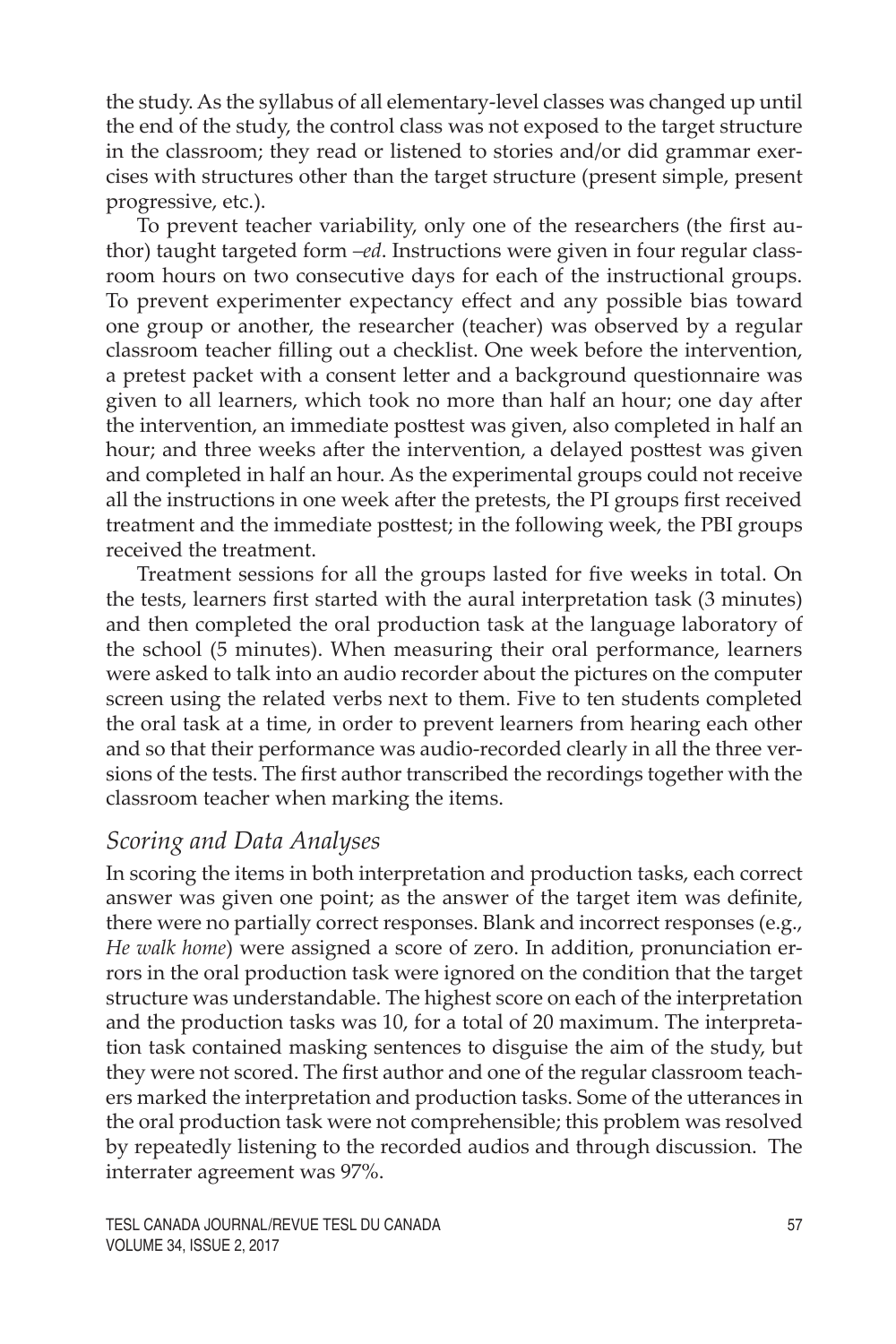After ensuring that the data were normally distributed among all the groups, a series of statistical analyses were carried out. In order to ensure that there were no pre-existing differences among the groups before the intervention, a one-way ANOVA was performed on the pretest scores. While the analysis revealed no significant difference among the five groups on the oral production task,  $F(4, 144) = 1.08$ ,  $p = .371$ , there was a significant difference among the groups on the aural interpretation task,  $F(4, 144) = 3.18$ ,  $p = .015$ . To discover the reason for this difference, pairwise comparisons with a Bonferroni adjustment were conducted. The results indicated that the difference was caused by the PI-EI and PBI+EI group means  $(p < .014)$ . As the comparison of these two groups is not the aim of the present study, we believe these specific differences will not have an adverse impact on the study findings.

#### **Results**

#### *Results for the Aural Interpretation Task*

The aural interpretation task consisted of 10 target items. The descriptive statistics for the task are presented in Table 1 and Figure 2. The results show that all the instructional groups improved their pretest scores more than the control group, on both the immediate posttest and the delayed posttest.

| Aural Interpre-<br>tation Task | Pretest |       | Posttest |           | <b>Delayed Posttest</b> |           |
|--------------------------------|---------|-------|----------|-----------|-------------------------|-----------|
|                                | Mean    | SD    | Mean     | <b>SD</b> | Mean                    | <b>SD</b> |
| $PI + EI$                      | 5.89    | 2.283 | 8.75     | 1.43      | 8.46                    | 1.835     |
| $PI-EI$                        | 6.13    | 2.254 | 9.25     | 1.27      | 8.91                    | 1.445     |
| PBI+EI                         | 4.16    | 2.641 | 6.59     | 3.004     | 8.84                    | 1.886     |
| PBI-EI                         | 5.53    | 2.667 | 8.44     | 2.063     | 8.78                    | 1.57      |
| Control                        | 5.00    | 2.129 | 5.06     | 1.914     | 5.31                    | 2.056     |

Table 1 Mean Scores on the Aural Interpretation Task by Treatment Group and Time

*Note*. PI+EI, *n* = 28; PI-EI, *n* = 32; PBI+EI, *n* = 32; PBI-EI, *n* = 36; Control, *n* = 16.

To examine whether instructional types were comparable, a 5 × 3 factorial repeated measures ANOVA was conducted for the tests. It showed a main effect for the within-subjects variable Test,  $F(2,144) = 91.07$ ,  $p < 0.001$ ,  $p^2 = 0.40$ ; a main effect for the between-subjects variable Group, *F* (4,144) =12.98, *p* <0.001, η<sup>2</sup>=0.27; and a significant Group × Test interaction, *F* (8,144) =6.35, *p* <0.001,  $\eta^2$ =0.15. The Group  $\times$  Test interaction is displayed visually in Figure 2.

To examine the main effect for Group, pairwise comparisons with a Bonferroni adjustment were conducted and revealed the following significant differences between groups: (a) all the instructional groups outperformed the control group; PI+EI vs. the control group  $(M_{diff} = 2.58, p = .001)$ ; PI-EI vs. the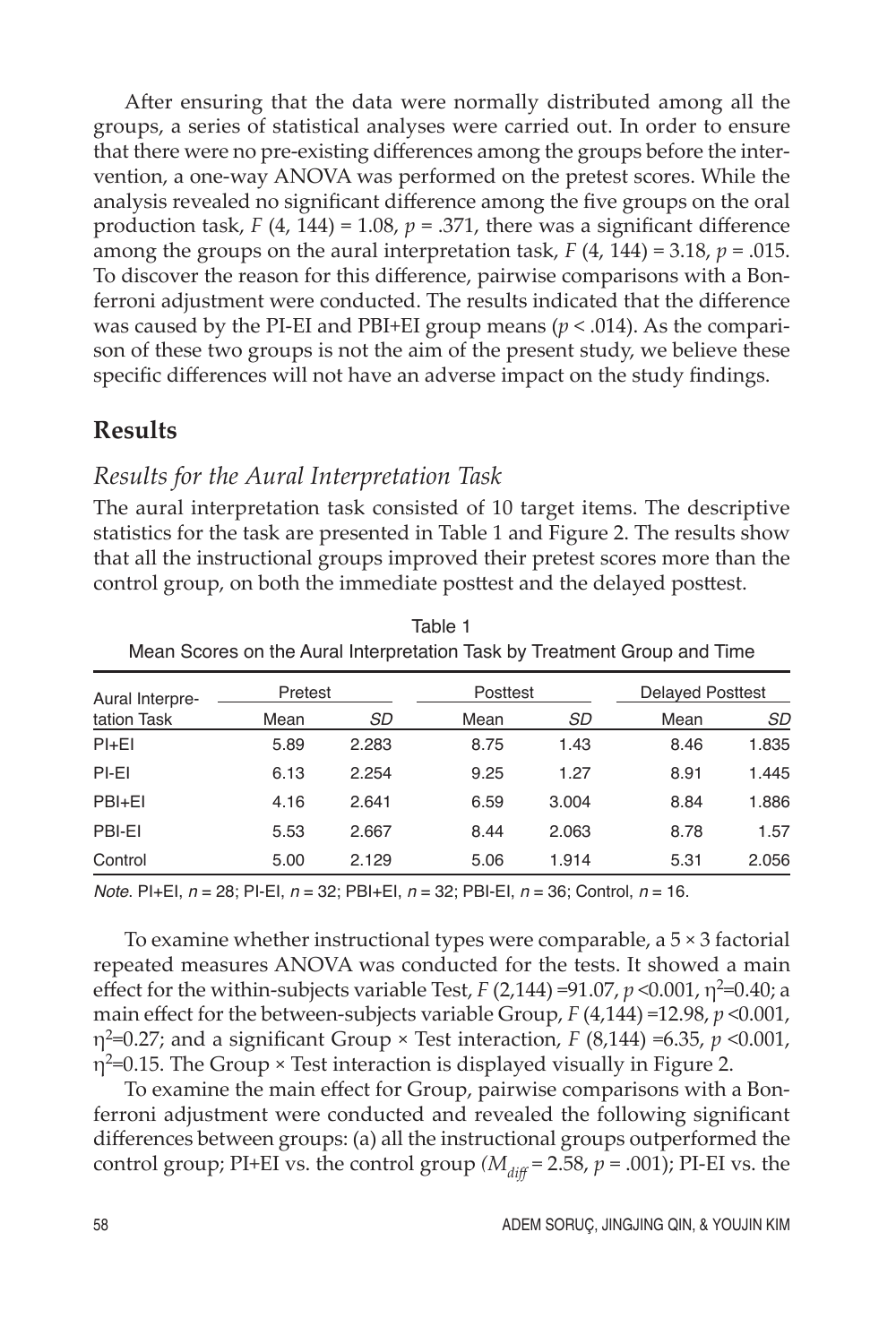control group *(M<sub>diff</sub>* = 2.97, *p* = .001); PBI+EI vs. the control group *(M<sub>diff</sub>* = 1.41,  $p = .05$ ); PBI-EI vs. the control group *(M*<sub>*diff*</sub> = 2.46,  $p = .001$ ). (b) The only difference among the instructional groups emerged between the PI+EI and PBI+EI groups, the former outperforming the latter  $(M_{diff} = 1.17, p < .05)$ .

To further examine the main effect for time (test), pairwise comparisons with a Bonferroni adjustment for multiple comparisons revealed the following differences: scores of all the instructional groups on the immediate posttest (Posttest 1) were greater than the pretest,  $M_{diff}$  = 2.28,  $p$  < .001; and scores on the delayed posttest (Posttest 2) were greater than the pretest,  $M_{\text{diff}} = 2.72$ ,  $p < .001$ .

Bonferroni adjustment analysis was run for the immediate posttest, which revealed that the PI+EI group outperformed the PBI+EI group,  $M_{diff} = 2.16$ ,  $p$ < .001. In addition, the PBI-EI group also performed better than the PBI+EI group,  $M_{diff}$  = 1.85,  $p < 0.05$ . Finally, all groups except for the PBI+EI performed better than the control group: PI+EI vs. the control group,  $M_{diff} = 3.69$ ,  $p < .001$ ; PI-EI vs. the control group,  $M_{diff} = 4.19$ ,  $p < .001$ ; PBI-EI vs. the control group, *Mdiff =* 3.38, *p* < .001.

According to the Bonferroni adjustment analysis for the delayed posttest, all the instructional groups performed equally well and better than the control group: PI+EI vs. the control group,  $M_{diff}$  = 3.15,  $p < .001$ ; PI-EI vs. the control group,  $M_{\text{diff}} = 3.59$ ,  $p < .001$ ; PBI+EI vs. the control group,  $M_{\text{diff}} = 3.53$ ,  $p < .001$ ; PBI-EI vs. the control group,  $M_{diff} = 3.47$ ,  $p < .001$ . A summary of the findings is displayed in Table 2.



*Figure 2: Group × Test interaction on the aural interpretation task.*

TESL CANADA JOURNAL/REVUE TESL DU CANADA 59 Volume 34, issue 2, 2017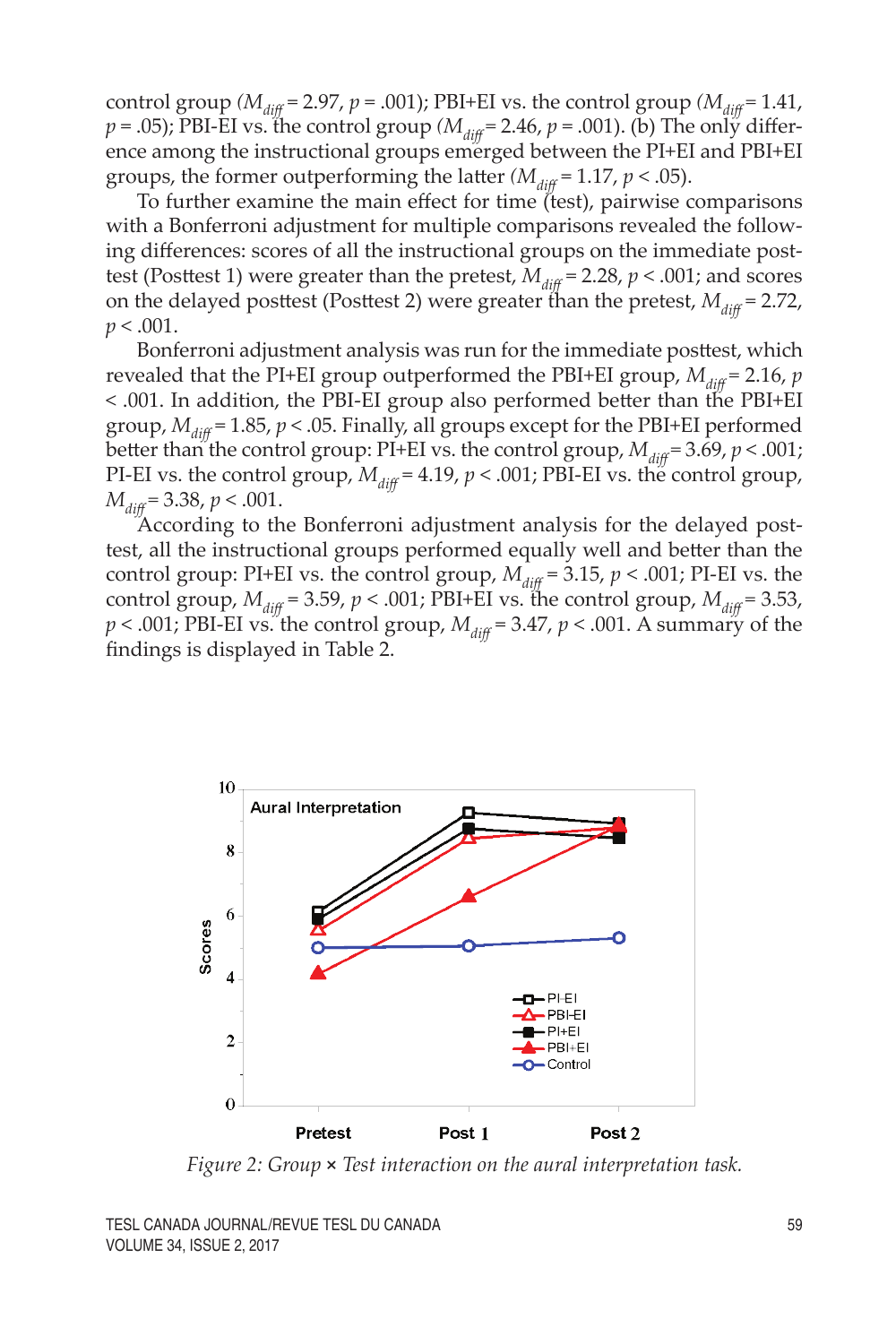| 0.1 o , .a.a. o.p.o.ao . oooo |         |                      |         |  |
|-------------------------------|---------|----------------------|---------|--|
| Posttest 1                    |         | Posttest 2           |         |  |
| Comparison                    | р       | Comparison           | р       |  |
| $PBI-EI > PBI+EI$             | < 0.05  | $PI+EI >$ Control    | < 0.001 |  |
| $PI+EI > PBI+EI$              | < 0.05  | $PI-EI > Control$    | < 0.001 |  |
| $PI+EI > Control$             | < 0.001 | $PBI + El > Control$ | < 0.001 |  |
| $PI-EI > Control$             | < 0.001 | $PBI-EI > Control$   | < 0.001 |  |
| $PBI-EI > Control$            | < 0.001 |                      |         |  |

#### Table 2 Summary of Comparisons Between Treatment Groups on the Aural Interpretation Posttests

### *Results for the Oral Production Task*

The oral production task similarly included 10 target items. The descriptive statistics for the task appear in Table 3. This table clearly displays that although all the groups started at a very low level of the target structure, they improved their pretest scores more than the control group at the time of the immediate posttest and had maintained the improvement at the time of the delayed posttest.

| <u>Mean Scores on the Oral Froughton Task by Treatment Group and Time</u> |         |      |          |      |                         |           |
|---------------------------------------------------------------------------|---------|------|----------|------|-------------------------|-----------|
| <b>Oral Production</b><br>Task                                            | Pretest |      | Posttest |      | <b>Delayed Posttest</b> |           |
|                                                                           | Mean    | SD   | Mean     | SD   | Mean                    | <b>SD</b> |
| $PI+EI$                                                                   | 0.82    | 2.29 | 5.21     | 4.46 | 6.04                    | 4.63      |
| PI-EI                                                                     | 1.28    | 2.40 | 6.75     | 4,38 | 7.53                    | 3.65      |
| PBI+EI                                                                    | 0.78    | 2.09 | 6.28     | 3.69 | 5.56                    | 4.16      |
| PBI-EI                                                                    | 0.33    | 0.86 | 6.81     | 3.82 | 7.44                    | 3.33      |
| Control                                                                   | 0.63    | 1.26 | 2.88     | 4.21 | 1.88                    | 3.76      |

Table 3 Mean Scores on the Oral Production Task by Treatment Group and Time

*Note*. PI+EI, *n* = 28; PI-EI, *n* = 32; PBI+EI, *n* = 32; PBI-EI, *n* = 36; Control, *n* = 16.

The analysis of a 5 × 3 factorial repeated measures ANOVA found a significant main effect for the within-subjects variable Test, *F* (2,144) = 120.32, *p* <0.001, η<sup>2</sup>=0.46; a main effect for the between-subjects variable Group, *F*  $(4,144)$  =5.72,  $p \le 0.001$ ,  $\eta^2$ =0.14; and an interaction effect between Time × Group, *F* (8,144) =3.43, *p* <0.001,  $\eta^2$ =0.09. The Group × Test interaction is displayed visually in Figure 3.

In order to further examine the group differences, pairwise comparisons with a Bonferroni adjustment were conducted. All four of the instructional groups scored higher than the control group, PI+EI vs. the control group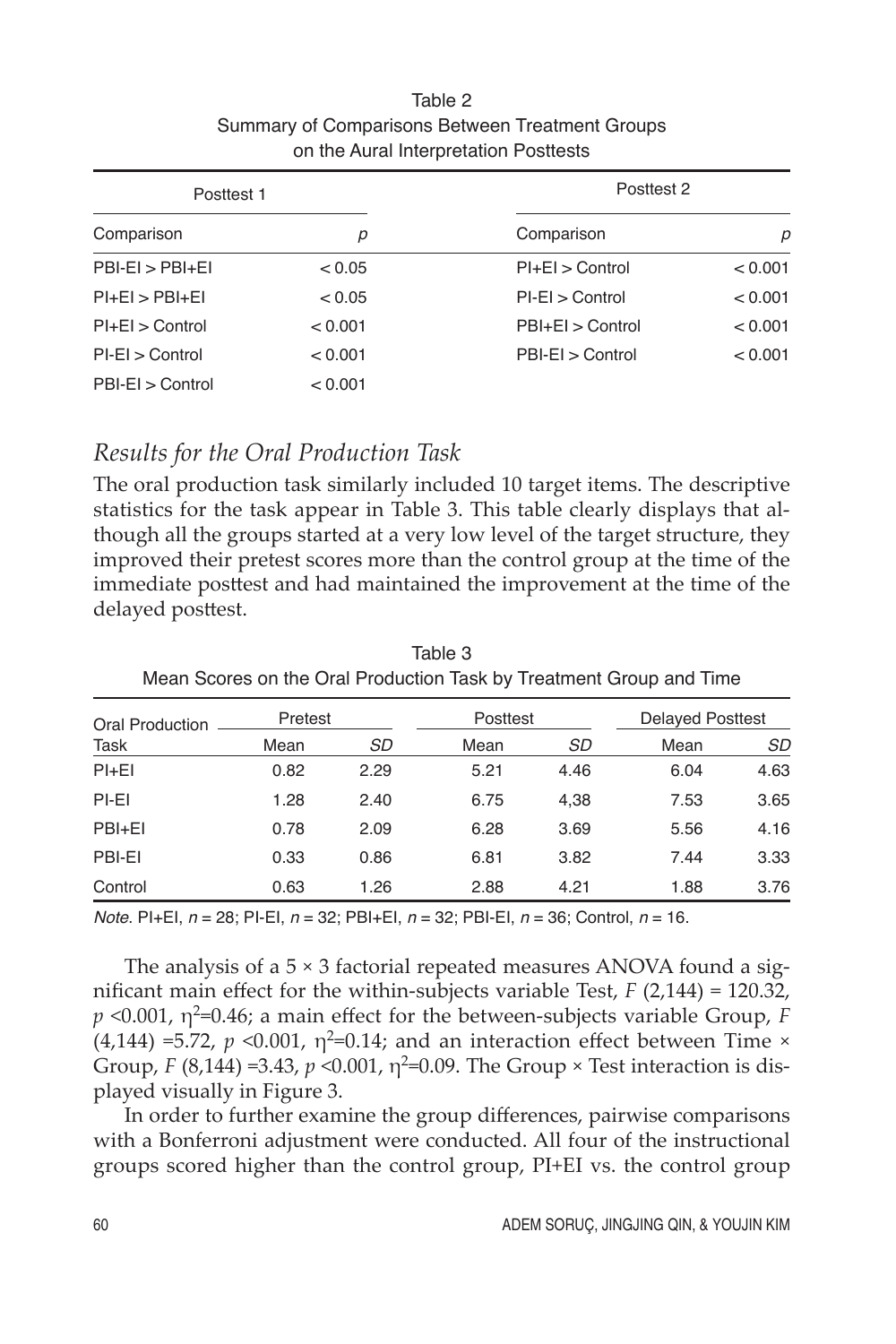$(M_{diff} = 2.23, p = .05)$ ; PI-EI vs. the control group  $(M_{diff} = 3.40, p = .001)$ ; PBI+EI vs. the control group ( $M_{diff}$  = 2.42,  $p$  = .05); PBI-EI vs. the control group ( $M_{diff}$  $= 3.07$ ,  $p = .05$ ). There were no statistically significant differences among the instructional groups on the oral production task.

For the significant main effect for time (test), pairwise comparisons with a Bonferroni adjustment was conducted. All the instructional groups scored higher on the immediate posttest (Posttest 1) than they did on the pretest,  $M_{diff}$  $= 4.82$ ,  $p < .001$ , and they similarly produced more accurately on the delayed posttest (Posttest 2) than they did on the pretest,  $M_{diff} = 4.92$ ,  $p < .001$ .

The results of the Bonferroni adjustment analysis for Posttest 1 revealed that (a) no significant differences were obtained among the instructional groups on the oral production task—all performed equally well; and (b) Only PI-EI and PBI-EI performed significantly better than the control group: PI-EI vs. the control group,  $M_{di\hat{H}} = 3.88$ ,  $p < .05$ ; PBI-EI vs. the control group,  $M_{di\hat{H}} =$ 3.93, *p* < .05. At Posttest 1, no other significant contrasts were found.

According to the results of the Bonferroni adjustment analysis for Posttest 2, all the instructional groups outperformed the control group: PI+EI vs. the control group,  $M_{diff} = 4.16$ ,  $p < .05$ ; PI-EI vs. the control group,  $M_{diff} = 5.66$ ,  $p <$ .001; PBI+EI vs. the control group,  $M_{diff}$  = 3.69,  $p < .05$ ; PBI-EI vs. the control group,  $M_{\text{diff}}$  = 5.57,  $p < .001$ . No other significant contrasts were found among the groups. A summary of the findings is displayed in Table 4.

The results generally showed that both structured input with or without EI and structured output with or without EI improved students' L2 grammar knowledge of the English simple past tense morpheme *–ed*. The study also found that explicit information plays a partial role in processing instruction: explicit information mediated the PI group to outperform the PBI group on



*Figure 3: Group × Test interaction on the oral production task*

TESL CANADA JOURNAL/REVUE TESL DU CANADA 61 Volume 34, issue 2, 2017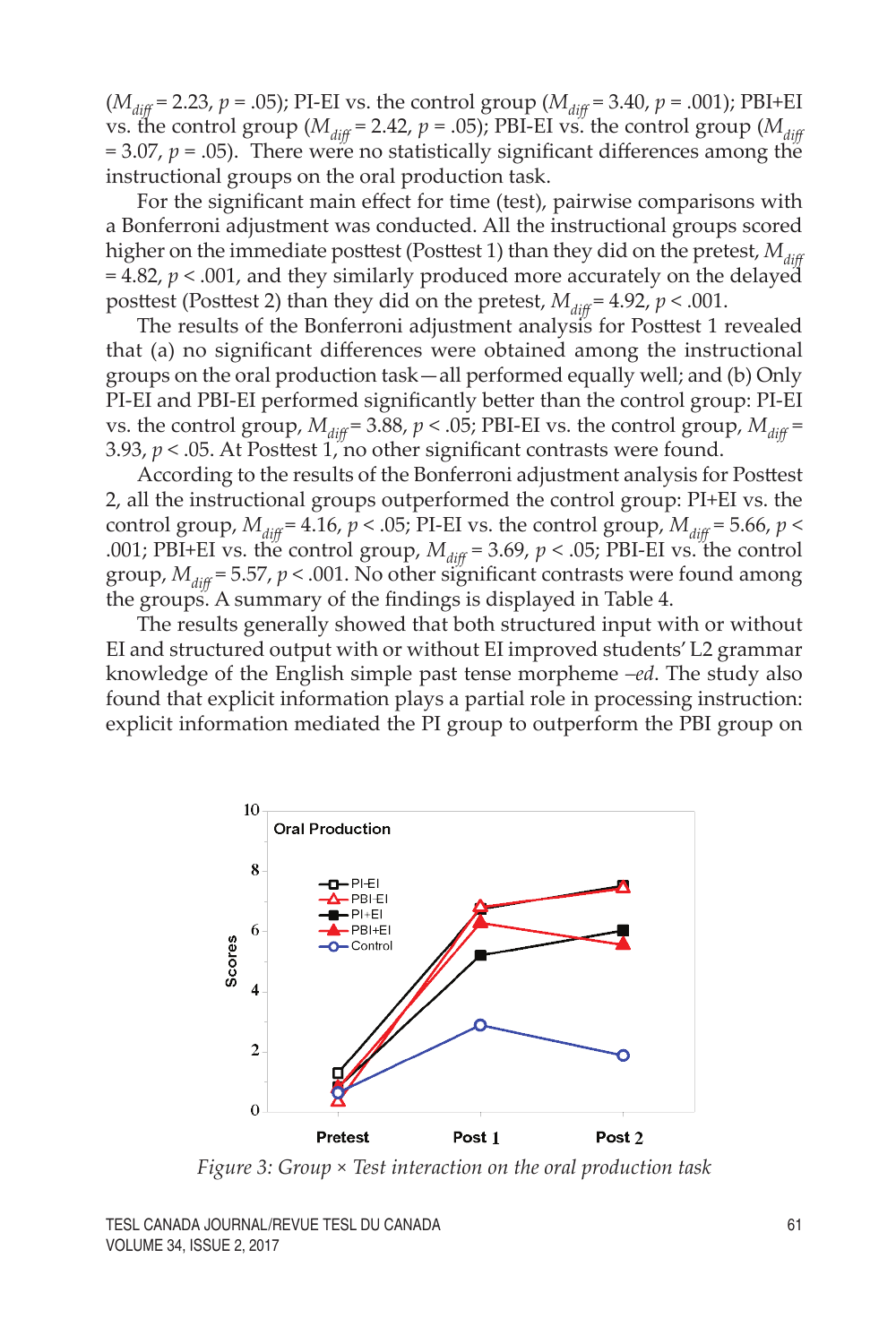the interpretation task, but not on the production task. Thus the role of EI, especially in processing instruction, was found to be important when PI and PBI groups were compared. On the other hand, EI was not found to be influential when PI or PBI groups were compared to one another within the groups (i.e., the comparison of PI+EI to PI–EI, or the comparison of PBI+EI to PBI–EI).

|                   |         | OIT THE OTAL PTOQUOTION POSITESTS |         |
|-------------------|---------|-----------------------------------|---------|
| Posttest 1        |         | Posttest 2                        |         |
| Comparison        | р       | Comparison                        | р       |
| $PI-EI > Control$ | < 0.05  | $PI+EI > Control$                 | < 0.05  |
| PBI-EI > Control  | < 0.001 | $PI-EI > Control$                 | < 0.001 |
|                   |         | $PBI + El > Control$              | < 0.05  |
|                   |         | $PBI-EI > Control$                | < 0.001 |

Table 4 Summary of Comparisons Between Treatment Groups on the Oral Production Posttests

#### **Discussion**

For the first research question, the current study compared the role of PI and PBI in students' learning of the simple past *–ed* as measured by a sentencelevel aural interpretation task. It further aimed to find out how EI mediates the effectiveness of PI and PBI on the same task.

According to the results of the interpretation task, the four instructional groups performed significantly better than the control group and the comparison of PI+EI group to PI–EI showed no significant difference; that is, both PI conditions had equal scores on the tasks, whereas PBI-EI performed significantly better than PBI+EI group only on the immediate posttest but not on the delayed posttest. This result shows that the presence of EI was not found to affect PI, whereas when EI was not included, the PBI-EI group performed significantly better than the PBI+EI group.

As for a comparison of the PI condition and the PBI condition, when EI was not a factor, learners in PI group (PI-EI) scored equally as well as those in the PBI group (PBI-EI), not only on the immediate posttest but also on the delayed posttest after a three-week period. In other words, structured input and structured output both had a positive effect on students' interpretation and production of the target form. On the other hand, a significant difference was discovered when EI was added as a component in the instructional sequence: learners in PI+EI performed better than those in PBI+EI in the immediate posttest, although they did not retain the improved performance after a threeweek period on the delayed posttest. Therefore, contrary to findings of earlier studies in the literature (e.g., among many others, VanPatten & Fernandez,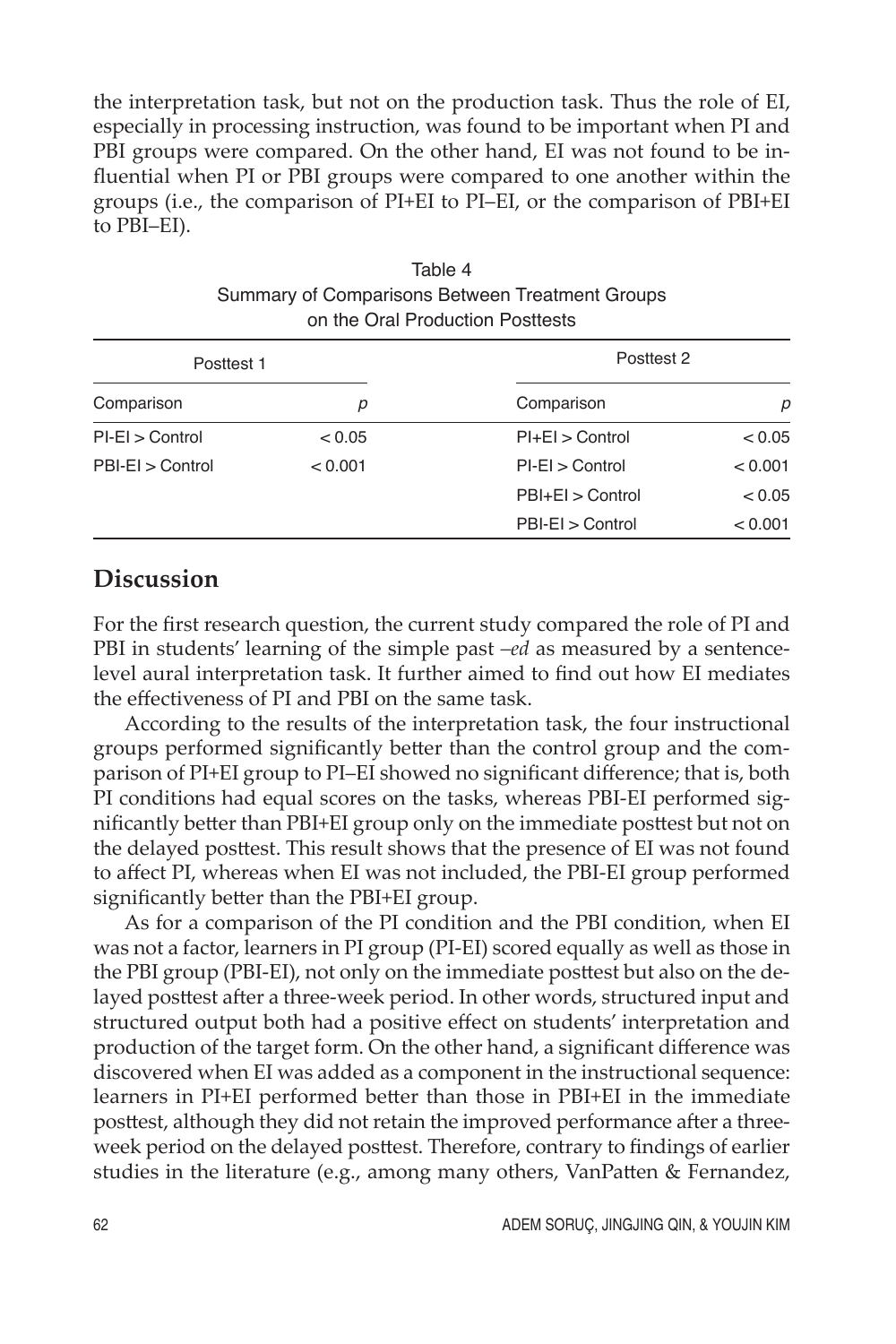2004; VanPatten & Sanz, 1995), this study found that the higher scores of the PI+EI group over PBI+EI on the interpretation task (in the immediate posttest at least) was not only due to structured input (given that PI-EI and PBI-EI groups made equal gains), but also because of the beneficial and facilitative effect of explicit grammatical explanation for the PI group: EI mediated for the greater effectiveness of PI than PBI on the interpretation task.

Some earlier PI studies (for instance, Culman et al., 2009; Fernandez, 2008; Henry et al., 2009; VanPatten et al., 2013) had also compared PI+EI to PI-EI groups, and all found that the effect of EI depended on the nature and complexity of the structure. For example, "EI was beneficial for the correct processing of the subjunctive" (Fernandez, 2008, p. 595), "explicit information speeds up the processes underlying acquisition" (Culman et al., 2009, p. 28), and "EI does have a facilitative effect for L2 German learners with PI" (Henry et al., 2009, p. 571). VanPatten et al. (2013) similarly argued that EI is likely to produce different effects "depending on the intersection of the processing problem and the particular structure" (p. 509). When comparing PI and PBI conditions with and without EI, this study likewise found the equal importance of EI to that of structured input activities on the interpretation task at least immediately after the instruction, as the PI+EI group performed better than the PBI+EI group, while the PI-EI group performed as equally well as the PBI-EI group. This finding can help understand the mediating role of EI in PI, especially when the nature and level of the complexity of the structure (e.g., *–ed*) are compared to the earlier PI studies (e.g., VanPatten et al., 2013).

The second research question aimed to find out whether there were any significant differences between the PI condition and PBI condition on students' learning of the simple past *–ed* when measured by an oral production task and how explicit instruction mediates the effectiveness of PI and PBI on the production task. The results showed that the four instructional groups performed better than the control group and that all the instructional groups improved their pretest scores equally well on both the immediate and the delayed posttest. This result showed that although learners in PI conditions with and without EI were never exposed to any type of production-based activities, they produced equally as well as those in PBI conditions with and without EI. Supporting the results of VanPatten and Cadierno's (1993) study, this finding suggests that PI as a direct intervention, as in VanPatten's model, can provide a way for "better processing of input and knowledge that is apparently also available for production" (VanPatten & Cadierno, 1993, p. 54) and an "opportunity to interpret the meaning–form relationship correctly without any practice in producing the targeted form or structure" (Lee  $\&$ Benati, 2009, p. 75). In other words, as in the earlier studies (e.g., VanPatten & Oikkenon, 1996, among many others), when PI conditions with and without EI were compared on the production task, they performed equally well over time. That is, it was the structured input that helped learners to produce the targeted form, not the EI. In their similar research, Sanz and Morgan-Short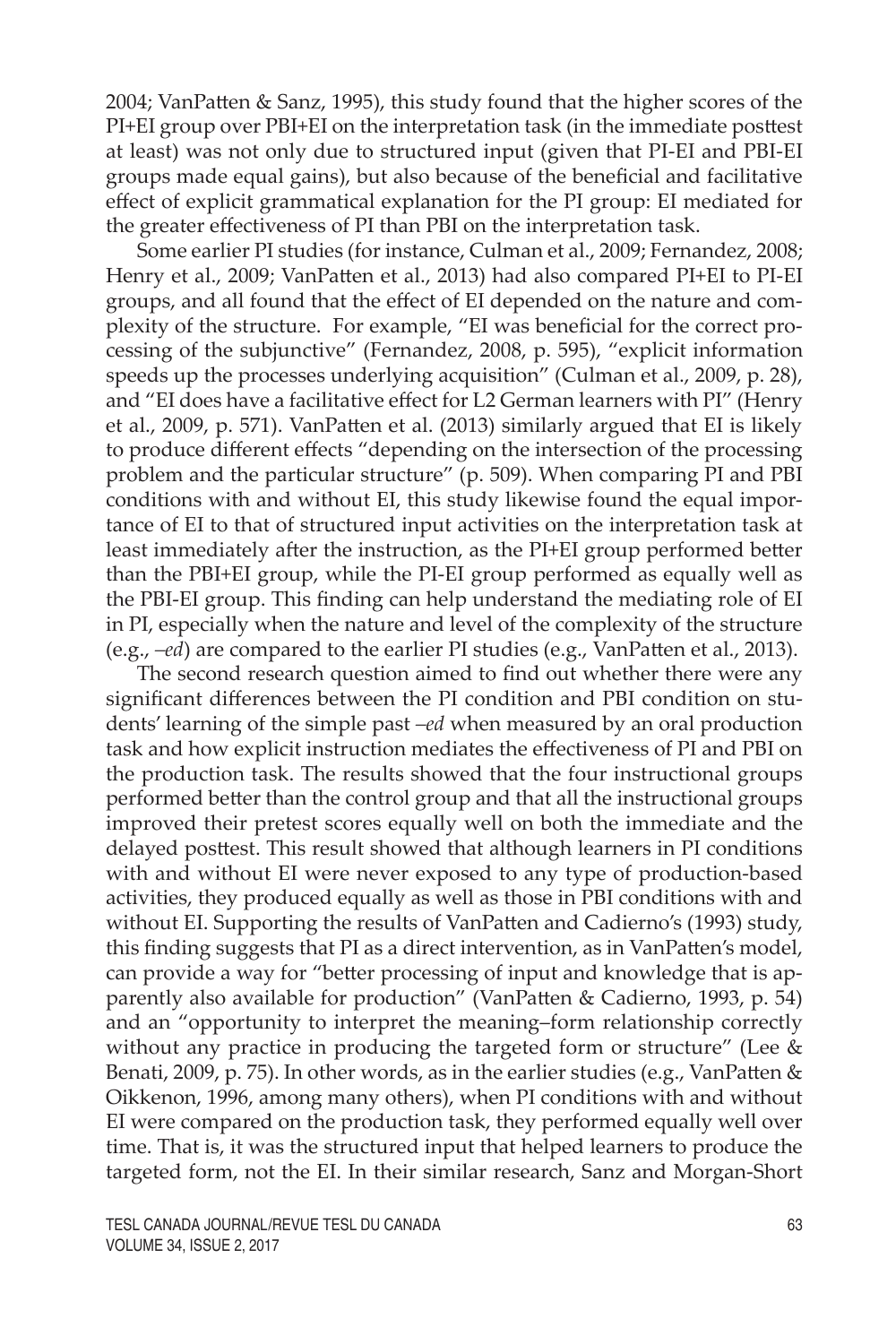(2004) found a lack of a role of EI in PI, and therefore argued that EI may not be a necessary component for PI. Or, as Doughty (2004) put it, the inclusion could be superfluous when one wants to draw attention to form.

Similarly, when PBI conditions with and without EI were compared on the production task, it was found that the greater improvement was likewise not because of EI but because of structured output activities. Put another way, structured output activities helped learners to notice, interpret, and produce the target complex structure as they were pushed to produce the form in the instructional stage. As both PBI-EI and PBI+EI groups performed equally well over time from the pretest to the delayed posttest, it can then be argued that the grammatical structure itself was found by the learners to be essential in referential and affective structured output activities. Additionally, as Loschky and Bley-Vroman (1993) suggest, the activities formed the "essence of what is being attended to" (p. 139) while producing the structure. That is, when learners were pushed to produce comprehensible output in meaningful communicative activities regardless of exposure to EI, they could "crack the code" (Ellis, 1984, p. 95), they could make form-meaning connections, and they could produce the targeted form equally well.

#### *Implications*

This study focused on the comparative effectiveness of processing instruction and production-based instruction. It also sought to reveal any mediating role of explicit information on the effectiveness of PI and PBI. Although an important role for EI was found when PI and PBI groups were compared, with superior performance of PI over PBI, no role of EI was found when PI with EI was compared to PI without EI or when PBI with EI was compared to PBI without EI.

When considering these results, some interesting theoretical, methodological, and pedagogical implications can arise for L2 teachers in both EFL and ESL contexts. Theoretically, concerning any role of EI in L2 grammar, this study showed that EI mediates for the greater effectiveness of PI over PBI on the interpretation task in the immediate posttest. Therefore, this finding suggests the benefits of EI in processing instruction compared to PBI on students' learning of the simple past tense morphology on the interpretation task. According to DeKeyser and Botana (2015), it is the task-essentialness of structured input activities or "incomplete learning of the EI" (p. 301) that determines any role of EI in PI. Therefore, they suggest regular provision of EI throughout the instructional stage, not just at the beginning of the treatment as in many PI studies. Botana (2013) likewise argued that when EI is repeatedly provided to students with task-essential structured input activities, EI produces "more robust and more durable" gains (p. 163).

In terms of production, however, all four instructional groups showed equal performance. Put simply, although EI plays a facilitative role in helping L2 learners to interpret form-meaning relationships, it does not help learners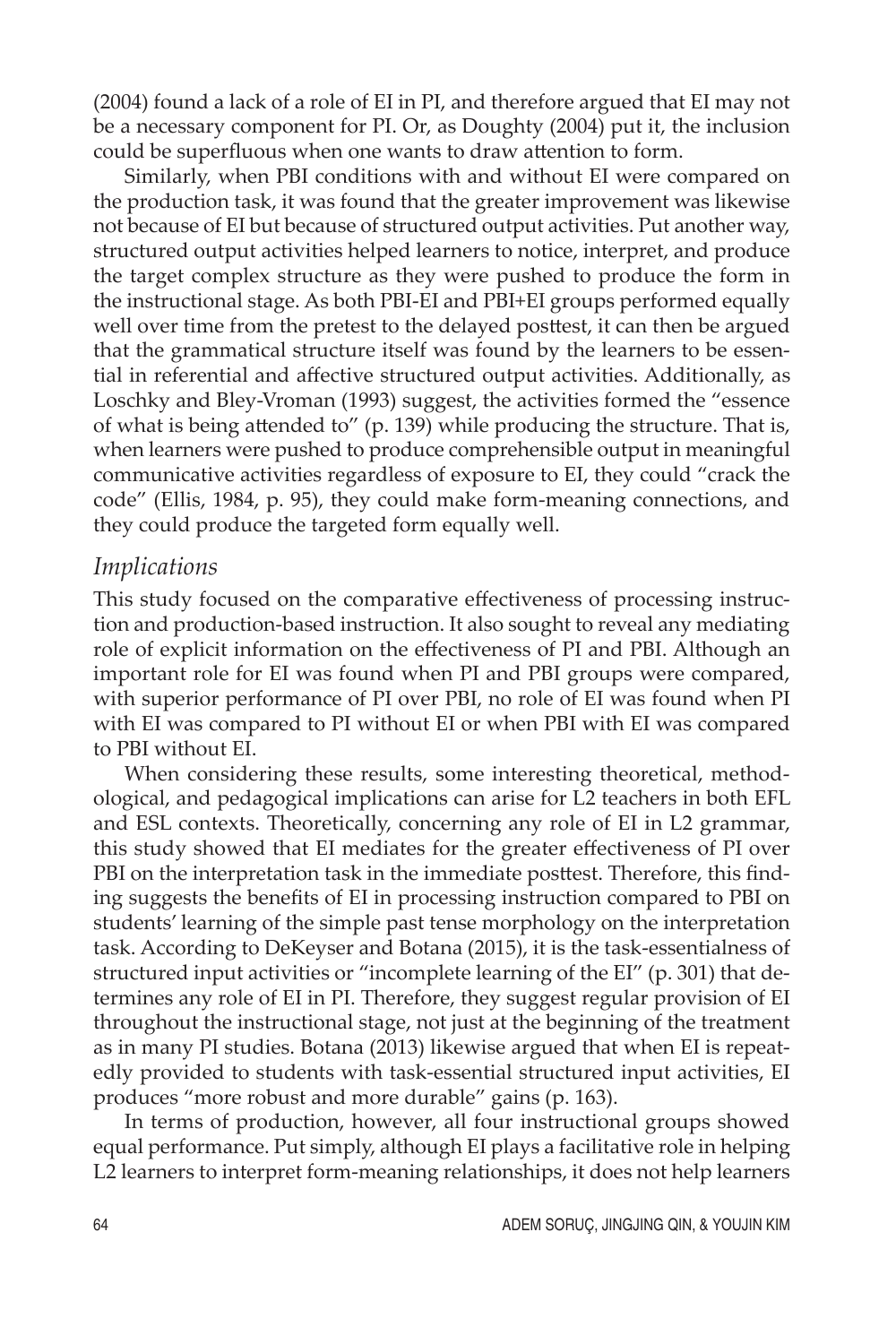to produce the targeted form. Therefore, English teachers could give metalinguistic explanations related to grammatical forms, but they should consider the possibility that explanation may not take their learners up to the desired production level. This study did not include a fifth instructional group (EI only), but future studies could compare PI (+EI/-EI) and PBI (+EI/-EI) groups to an EI-only group to find out whether EI alone can improve students' progress as much as either PI or PBI can.

Methodologically, this study investigated the role of EI on L2 grammar learning not only by comparing PI-EI (structured input only) to PBI-EI (structured output only), but also by comparing structured output groups with one another (PBI+EI to PBI-EI). Future studies can extend the findings of this study by both measuring students' performance in a computer setting and exploring students' eye movements using an eye-tracker, so that cognitive and more in-depth data can be collected. Eye-tracker studies can display successful students' fixation, saccades, regressions, and gaze, and they can provide evidence related to the effectiveness of PI or PBI on the acquisition of the targeted forms.

Pedagogically, this study offers some ideas not only for EFL but also for ESL teachers. First, to teach English simple past tense regular verb form *– ed*, teachers can benefit from either type of instruction (PI or PBI) as both equally help learners gain optimal processing strategies. Second, teachers can prepare materials considering PI or PBI with and without EI. However, one should bear in mind that EI plays a facilitative role in PI to outperform PBI when helping learners to interpret form-meaning connections. Consequently, given that the role of EI in PI is still being debated in the literature, teachers should not rely solely on structured input activities while preparing and using PI materials, but they can refer to EI throughout the instructional period. Third, in line with earlier PI research (e.g., VanPatten & Cadierno, 1993, among many others), this study revealed PBI should not be viewed as the only option to encourage learners to produce the target structure *–ed*. Fourth, teachers can implement both PI and PBI, as learners have proven that they can sustain their improved performance for up to three weeks after exposure to both types of tasks.

### **Conclusion**

The study reported in this article partially supports the findings of earlier PI research. The study mainly indicated that EI mediates the greater effectiveness of PI over PBI on an interpretation task, thus making PI+EI instruction more effective than PBI+EI, although no significant difference was found on a production task. Its results should be considered along with its limitations, such as a possible ceiling effect and/or lack of one more instructional group receiving EI only. Therefore, the results should be evaluated considering only the targeted structure in the study (simple past tense morpheme *–ed*). Fu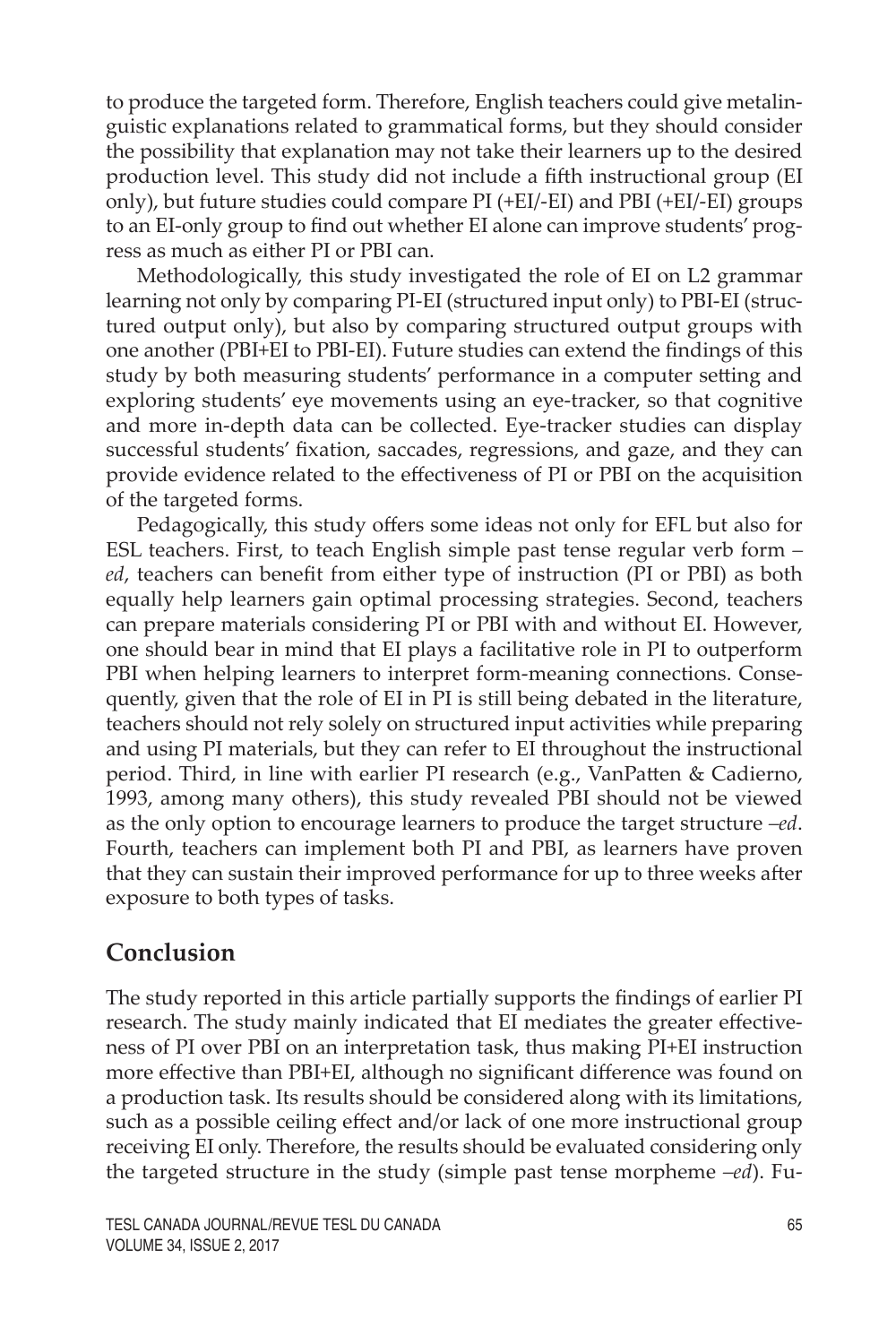ture studies can replicate the same design with PI (+EI/-EI) and PBI (+EI/-EI) groups to find out whether explicit information plays a role in processing instruction and in production-based instruction involving students from different linguistic backgrounds.

### *Acknowledgements*

We would like to thank Dr. Rod Ellis and Dr. Ayşe Akyel for their invaluable comments on the design of the study. We are also grateful for Meredith H, D'Arienzo, who provided useful comments during the revision process.

### *Authors*

*Adem Soruç* is an Assistant Professor in the Department of English Language and Education (TEFL) at Sakarya University in Turkey. He has worked as a postdoctoral researcher on EMI at the University of Oxford. He has published in *System*, *ELT Journal*, *ELT Mag*, *Novitas-Royal*, and *Educational Sciences: Theory and Practice*.

*Jingjing Qin* is currently an Associate Professor in the Department of English and Writing Studies at Zayed University, Abu Dhabi, United Arab Emirates. She has published in *Language Teaching Research*, *System*, and *TESOL Publications*. She previously taught at the university level in the United States, China, and Turkey.

*YouJin Kim* is Associate Professor in the Department of Applied Linguistics and ESL at Georgia State University. She is co-author of *Pedagogical Grammar* (with Casey Keck, 2014), and has published in journals such as *Studies in Second Language Acquisition*, *Language Learning*, *Modern Language Journal*, *Applied Linguistics*, and *TESOL Quarterly*.

# *References*

- Allen, L. Q. (2000). Form-meaning connections and the French causative: An experiment in processing instruction. *Studies in Second Language Acquisition, 22*, 69–84.
- Bayrak, S., & Soruç, A. (2017). Comparative effectiveness of ınput-based ınstructions on L2 grammar knowledge: Textual enhancement and processing ınstruction. *Sakarya University Journal of Education, 7*(1), 195–208. https://doi.org/10.19126/suje.283032
- Benati, A. (2001). A comparative study of the effects of processing instruction and output-based instruction on acquisition of the Italian future tense. *Language Teaching Research, 5*, 95–127. https://doi.org/10.1177/136216880100500202
- Benati, A. (2004a). The effect of structured input activities and explicit information on the acquisition of Italian future tense. In B. VanPatten (Ed.), *Processing instruction: Theory, research, and Commentary* (pp. 207–226). Mahwah, NJ: Lawrence Erlbaum Associates.
- Benati, A. (2004b). The effects of processing instruction and its components on the acquisition of gender agreement in Italian. *Language Awareness, 13*(2), 67–80. http://dx.doi. org/10.1080/09658410408667087
- Benati, A. (2005). The effects of processing instruction, traditional instruction and meaningoutput instruction on the acquisition of the English past simple tense. *Language Teaching Research, 9*, 67–93. https://doi.org/10.1191/1362168805lr154oa
- Benati, A. (2016). Processing instruction and the acquisition of Japanese morphology and syntax. In A. Benati & S. Yamashita (Eds.), *Theory, research and pedagogy in learning and teaching Japanese grammar* (pp. 73–98). London, UK: Palgrave Macmillan UK.
- Benati, A., & Angelovska, T. (2015). The effects of processing instruction on the acquisition of English simple past tense: Age and cognitive task demands. *International Review of Applied Linguistics in Language Teaching, 53*(2), 249–269. https://doi.org/10.1515/iral-2015-0012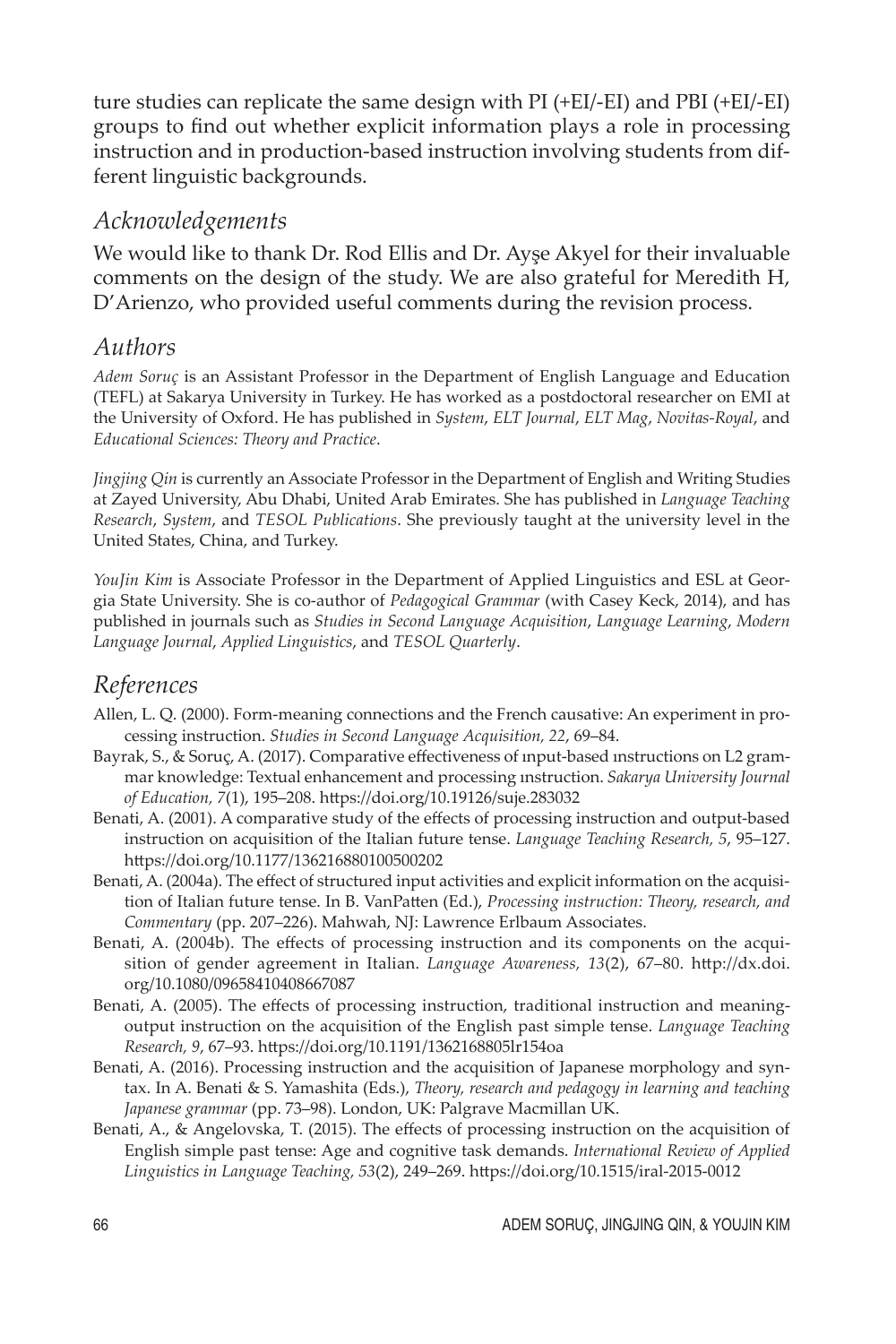- Botana, G. P. (2013). *The role of task-essentialness and explicit information in processing instruction* (Doctoral dissertation, University of Maryland, College Park).
- Cadierno, T. (1995). Formal instruction from a processing perspective: An investigation into the Spanish past tense. *Modern Language Journal, 19*, 179–193. https://doi. org/10.1111/j.1540-4781.1995.tb05430.x
- Cheng, A. (2002). The effects of processing instruction on the acquisition of *ser* and *estar*. *Hispania, 85*, 308–323. https://doi.org/10.2307/4141092
- Collentine, J. (1998). Processing instruction and the subjunctive. *Hispania, 81*, 576–587. https:// doi.org/10.2307/345673
- Culman, H., Henry, N., & VanPatten, B. (2009). The role of explicit information in instructed SLA: An on-line study with processing instruction and German accusative case inflections. *Die Unterrichtspraxis/Teaching German, 42*(1), 19–31. https://doi.org/10.1111/j.1756- 1221.2009.00032.x
- DeKeyser, R., & Botana, G. P. (2015). The effectiveness of processing instruction in L2 grammar acquisition: A narrative review. *Applied Linguistics, 36*(3), 290–305. https://doi.org/10.1093/ applin/amu071
- DeKeyser, R. M., & Sokalski, K. J. (1996). The differential role of comprehension and production practice. *Language Learning, 46*(4), 613–642. https://doi.org/10.1111/j.1467-1770.1996.tb01354.x
- Doughty, C. J. (2004). Commentary: When PI is focus on form it is very, very good, but when it is focus on forms.… In B. VanPatten (Ed.), *Processing instruction: Theory, research, and commentary* (pp. 261–273). Mahwah, NJ: Lawrence Erlbaum Associates.
- Ellis, R. (1984). *Classroom second language development: A study of classroom interaction and language acquisition*. Oxford, UK: Pergamon.
- Erlam, R. (2003). Evaluating the relative effectiveness of structured-input and output-based instruction in foreign language learning. *Studies in Second Language Acquisition*, *25*, 559–582. https://doi.org/10.1017/S027226310300024X
- Farley, A. P. (2001). Authentic processing instruction and the Spanish subjunctive. *Hispania, 84,*  289–299. https://doi.org/10.2307/3657760
- Farley, A. P. (2004a). Processing instruction and the Spanish subjunctive: Is explicit information needed? In B. VanPatten (Ed.), *Processing instruction: Theory, research, and commentary* (pp. 227–240)*.* Mahwah, NJ: Erlbaum.
- Farley, A. P. (2004b). The relative effects of processing instruction and meaning-based output instruction. In B. VanPatten (Ed.), *Processing instruction: Theory, research, and commentary* (pp. 143–168)*.* Mahwah, NJ: Erlbaum.
- Farley, A., & Aslan, E. (2012). The relative effects of processing instruction and meaning-based output instruction on L2 acquisition of the English subjunctive. *ELT Research Journal, 1*(2), 120–141.
- Fernandez, C. (2008). Reexamining the role of explicit information in processing instruction. *Studies in Second Language Acquisition, 30*, 277–305. https://doi.org/10.1017/S0272263108080467
- Henry, N., Culman, H., & VanPatten, B. (2009). More on the effects of explicit information in processing instruction: A partial replication and response to Fernandez (2008). *Studies in Second Language Acquisition, 31*, 359–375. https://doi.org/10.1017/S0272263109990027
- Henry, N., Jackson, C. N., & Dimidio, J. (2017). The role of prosody and explicit instruction in processing instruction. *Modern Language Journal, 101*(2), 294–314. https://doi.org/10.1111/ modl.12397
- Jiang, N. (2004). Morphological insensitivity in second language processing. *Applied Psycholinguistics, 25*(4), 603–634. https://doi.org/10.1017/S0142716404001298
- Keating, G. D., & Farley A. P. (2008). Processing instruction, meaning-based output instruction, and meaning-based drills: Impacts on classroom L2 acquisition of Spanish object pronouns. *Hispania, 91*(3), 639–650.
- Kim, J. E., & Nam, H. (2017). The pedagogical relevance of processing instruction in second language idiom acquisition. *International Review of Applied Linguistics in Language Teaching, 55*(2), 93–132. https://doi.org/10.1515/iral-2015-0027

TESL CANADA JOURNAL/REVUE TESL DU CANADA 67 Volume 34, issue 2, 2017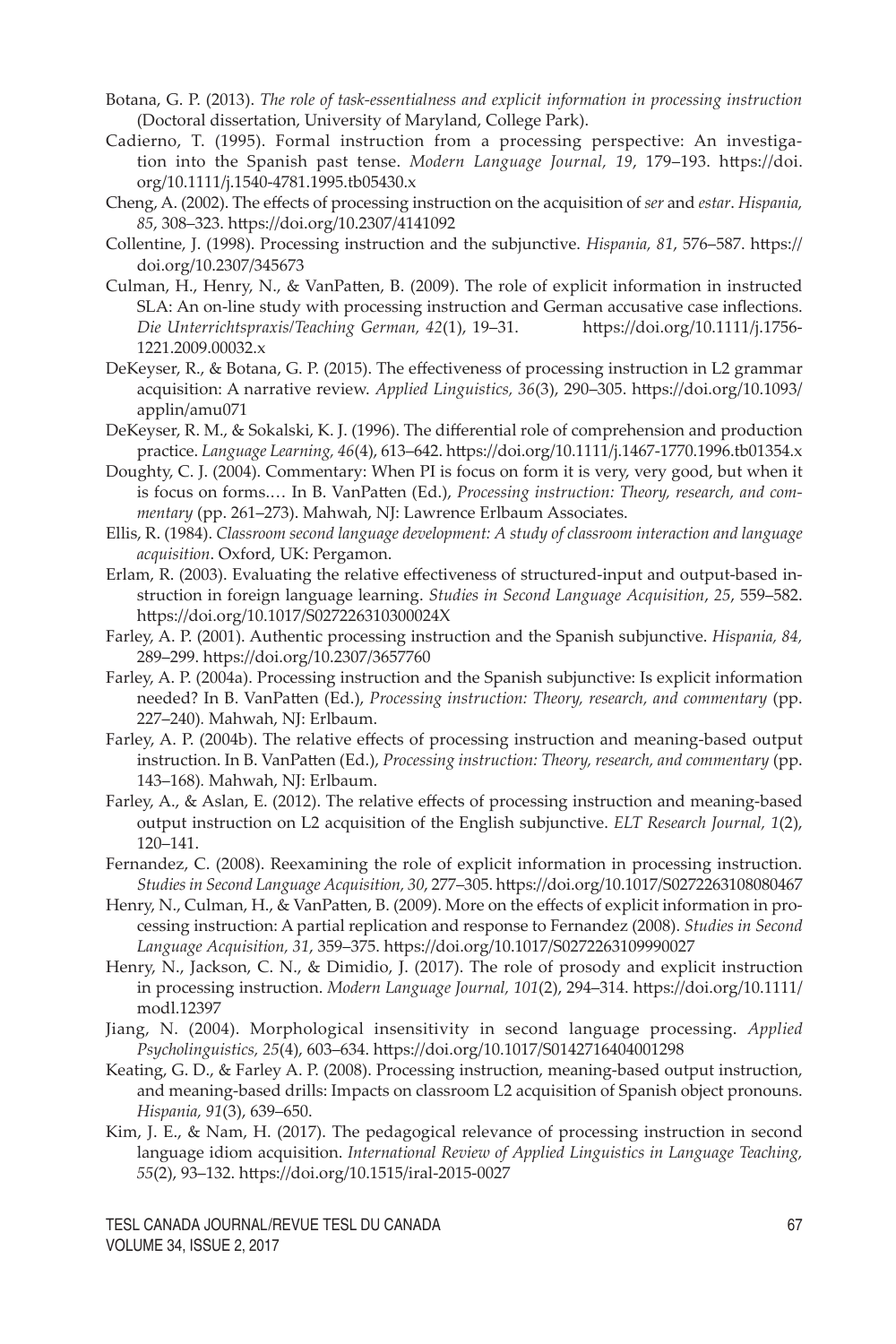- Lee, J., & Benati, A. (2009). *Research and perspectives on processing instruction*. Berlin, Germany: Mouton de Gruyter.
- Lee, J. F., & VanPatten, B. (2003). *Making communicative language teaching happen*. New York, NY: McGraw-Hill.
- Loschky, L., & Bley-Vroman, R. (1993). Grammar and task-based learning. In G. Crookes and S. Gass (Eds.), *Tasks and language learning: Integrating theory and practice* (pp. 123–167). Bristol, UK: Multilingual Matters.
- McManus, K., & Marsden, E. (2017). L1 explicit instruction can improve L2 online and offline performance. *Studies in Second Language Acquisition, 39*(3), 459–492. https://doi.org/10.1017/ S027226311600022X
- Morgan-Short, K., & Bowden, H. W. (2006). Processing instruction and meaningful output-based instruction: Effects on second language development. *Studies in Second Language Acquisition, 28*(1), 31–65. https://doi.org/10.1017/S0272263106060025
- Nagata, N. (1998). Input vs. output practice in educational software for second language acquisition. *Language Learning and Technology, 1,* 23–40.
- Qin, J. (2008). The effect of processing instruction and dictogloss tasks on acquisition of the English passive voice. *Language Teaching Research*, *12*(1), 61–82. https://doi. org/10.1177/1362168807084494
- Russell, V. (2012). Learning complex grammar in the virtual classroom: A comparison of processing instruction, structured input, computerized visual input enhancement, and traditional instruction. *Foreign Language Annals, 45*(1), 42–71. https://doi.org/10.1111/j.1944- 9720.2012.01168.x
- Salaberry, R. (1997). The role of input and output practice in second language acquisition. *Canadian Modern Language Review, 8,* 281–308.
- Sanz, C. (2004). Computer delivered implicit vs. explicit feedback in processing instruction. In B. VanPatten (Ed.), *Processing instruction: Theory, research, and commentary* (pp. 245–59). Mahwah, NJ: Lawrence Erlbaum Associates.
- Sanz, C., & Morgan-Short, K. (2004). Positive evidence vs. explicit rule presentation and explicit negative feedback: A computer-assisted study. *Language Learning, 54*(1), 35–78. https://doi. org/10.1111/j.1467-9922.2004.00248.x
- Sharwood-Smith, M. (2015). A commentary on processing instruction. *International Review of Applied Linguistics in Language Teaching, 53*(2), 271–275. https://doi.org/10.1515/iral-2015-0013
- Shintani, N. (2015). The effectiveness of processing instruction and production-based instruction on L2 grammar acquisition: A meta-analysis. *Applied Linguistics, 36*(3), 306–325. https://doi. org/10.1093/applin/amu067
- Shintani, N., Li, S., & Ellis, R. (2013). Comprehension-based versus production-based grammar instruction: A meta-analysis of comparative studies. *Language Learning, 63*(2), 296–329. https://doi.org/10.1111/lang.12001
- Toth, P. (2006). Processing instruction and a role for output in second language acquisition. *Language Learning, 56*(2), 319–385. https://doi.org/10.1111/j.0023-8333.2006.00349.x
- VanPatten, B. (1996). *Input processing and grammar instruction: Theory and research*. Norwood, NJ: Ablex.
- VanPatten, B. (2002). Processing instruction: An update. *Language Learning, 52*(4), 755–803. https:// doi.org/10.1111/1467-9922.00203
- VanPatten, B. (2004). Input processing in SLA. In B. VanPatten (Ed.), *Processing instruction: Theory, research, and Commentary* (pp. 5–31). Mahwah, NJ: Lawrence Erlbaum Associates.
- VanPatten, B. (2015). Foundations of processing instruction. *International Review of Applied Linguistics in Language Teaching*, *53*(2), 91–109.
- VanPatten, B., & Borst, S. (2012). The roles of explicit information and grammatical sensitivity in the processing of clitic direct object pronouns and word order in Spanish L2. *Hispania, 95*(2), 270–284.
- VanPatten, B., & Cadierno, T. (1993). Explicit instruction and input processing. *Studies in Second Language Acquisition*, *15*, 225–243. https://doi.org/10.1017/S0272263100011979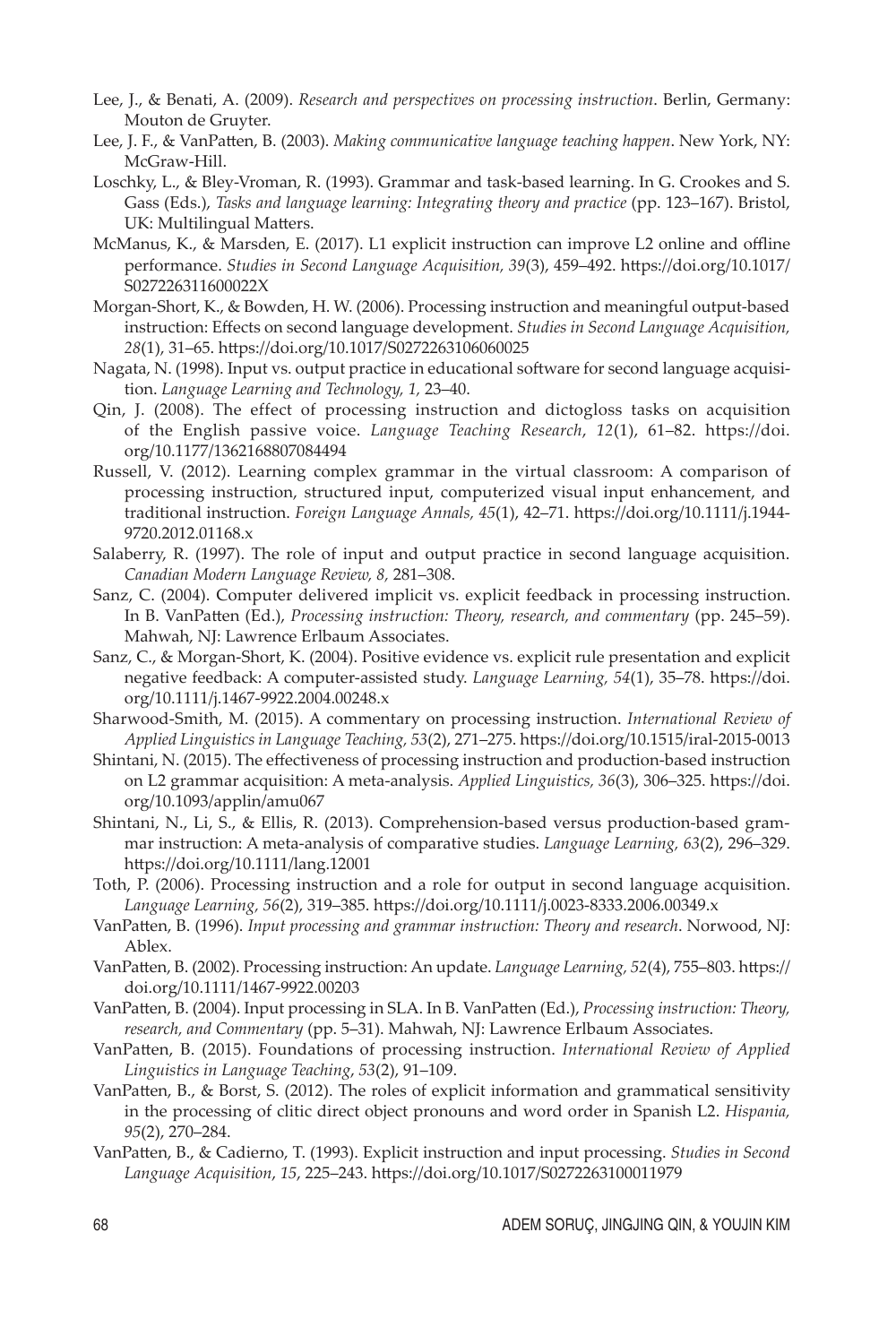- VanPatten, B., Collopy, E., Price, J. E., Borst, S., & Qualin, A. (2013). Explicit information, grammatical sensitivity, and the first-noun principle: A cross-linguistic study in processing instruction. *Modern Language Journal, 97(2),* 506–527. https://doi.org/10.1111/j.1540-4781.2013.12007.x
- VanPatten, B., Farmer, J. L., & Clardy, C. L. (2009). Processing instruction and meaning-based output instruction: A response to Keating and Farley (2008). *Hispania, 92*(1), 124–135.
- VanPatten, B., & Fernandez, C. (2004). The long-term effects of processing instruction. In B. VanPatten (Ed.), *Processing instruction: Theory, research, and commentary* (pp. 277–93). Mahwah, NJ: Lawrence Erlbaum Associates.
- VanPatten, B., Inclezan, D., Salazar, H., & Farley, A. (2009). Processing instruction and dictogloss: A study on object pronouns and word order in Spanish. *Foreign Language Annals, 42*(3), 557–575. https://doi.org/10.1111/j.1944-9720.2009.01033.x
- VanPatten, B., & Oikkenon, S. (1996). Explanation versus structured input in processing instruction. *Studies in Second Language Acquisition, 18*, 495–510. https://doi.org/10.1017/ S0272263100015394
- VanPatten, B., & Sanz, C. (1995). From input to output: Processing instruction and communicative tasks. In F. Eckman, D. Highland, P. Lee, J. Mileham, & R. Rutkowski (Eds.), *Second language acquisition: Theory and pedagogy* (pp. 169–186)*.* Mahwah, NJ: Erlbaum.
- VanPatten, B., & Wong, W. (2004). Processing instruction and the French causative: Another replication. In B. VanPatten (Ed.), *Processing instruction: Theory, research, and commentary* (pp. 99–120). Mahwah, NJ: Lawrence Erlbaum Associates.
- Wong, W. (2004a). The nature of processing instruction. In B. VanPatten (Ed.), *Processing instruction: Theory, research and commentary* (pp. 33–65). Mahwah, NJ: Lawrence Erlbaum.
- Wong, W. (2004b). Processing instruction in French: The role of explicit information and structured input. In B. VanPatten (Ed.), *Processing instruction: Theory, research and commentary* (pp. 187–206)*.* Mahwah, NJ: Erlbaum.

### *Appendix A: A Sample for Structured Input Activities in PI Packet*

Referential structured input activity: Listen to the following statements made by a journalist about the life of footballer David Beckham and decide whether each statement is referring to his past life as a Los Angeles Galaxy player or his present life as a retired footballer. Put an X or a tick for the correct option.

| LOS ANGELES GALAXY | <b>RETIRED</b> |
|--------------------|----------------|
| (PAST)             | (NOW)          |
| 1.                 |                |
| 2                  |                |
| Sentences heard:   |                |
|                    |                |

David Beckham...

- 1. earned a lot of money
- 2. works in a football academy (8 more items)

Affective structured input activity: Read the phrases about a group of students and their past activities and indicate whether they happened in your school. Circle True or False.

1. We enjoyed a summer picnic.

a) True b) False

- 2. We visited the library.
- a) True b) False (8 more items)

TESL CANADA JOURNAL/REVUE TESL DU CANADA 69 Volume 34, issue 2, 2017